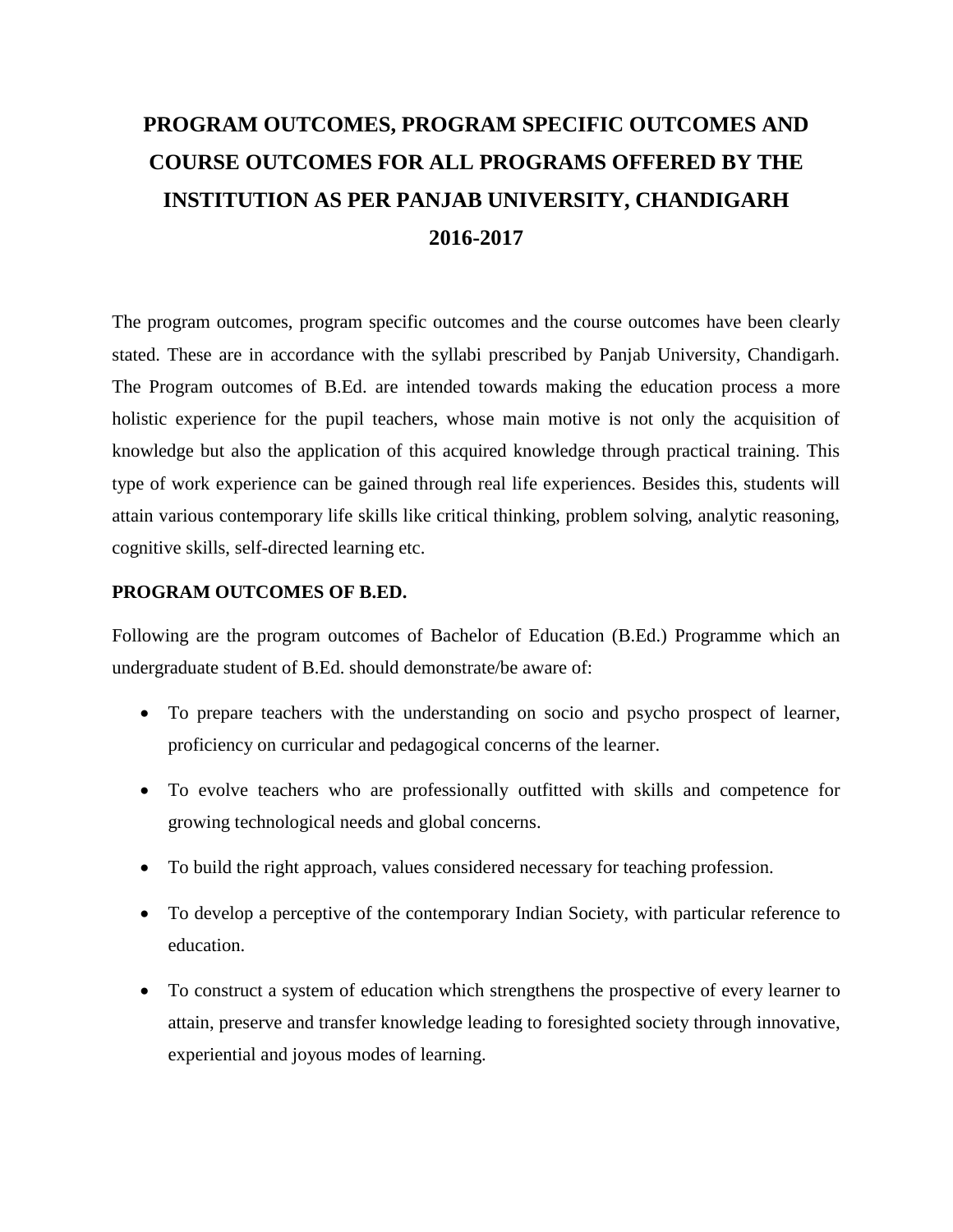- To identify, select and make use of learner-centered teaching techniques, developing an insight of fundamental change in conceptualizing disciplinary knowledge in school curriculum, essential capabilities for organizing learning experiences, selecting and making use of suitable evaluative strategies for facilitating learning.
- To adapt the educational prospect by offering open access to quality, value based and significant education to all.
- To recognize the challenges and overcoming gender inequalities in school, classroom, curricula, textbook, social institutions, etc.
- To recognize the diversity and dealing it in inclusive classrooms environment, guidance and counseling programs for disabled students.
- To develop objective analysis among student teachers by evaluating the Curriculum, construction of blue print, choosing suitable teaching strategies in accordance with the needs of students and conducting action research to solve classroom problems.
- To involve student-teachers with self, child, community and school to form close associations between different curricular areas.
- To enable student-teachers to assimilate and integrate the use of ICT in facilitating teaching-learning process and in school management.
- To classify experiences and enhance the professional competencies of student teachers.

#### **PROGRAM SPECIFIC OUTCOMES**

- Enable to figure out the advancement in physical, cognitive, social and emotional areas, current issues and educational policies of education system in India, teaching-learning methods, strategies, epistemological basis of education, school management, professional ethics and observation of school activities by school internship.
- Comprehend the characteristics differences among students, assessing the achievement, evaluating progress, and computing learning abilities, guidance programs and administering psychological tools, ICT based Communication and teaching and lesson planning.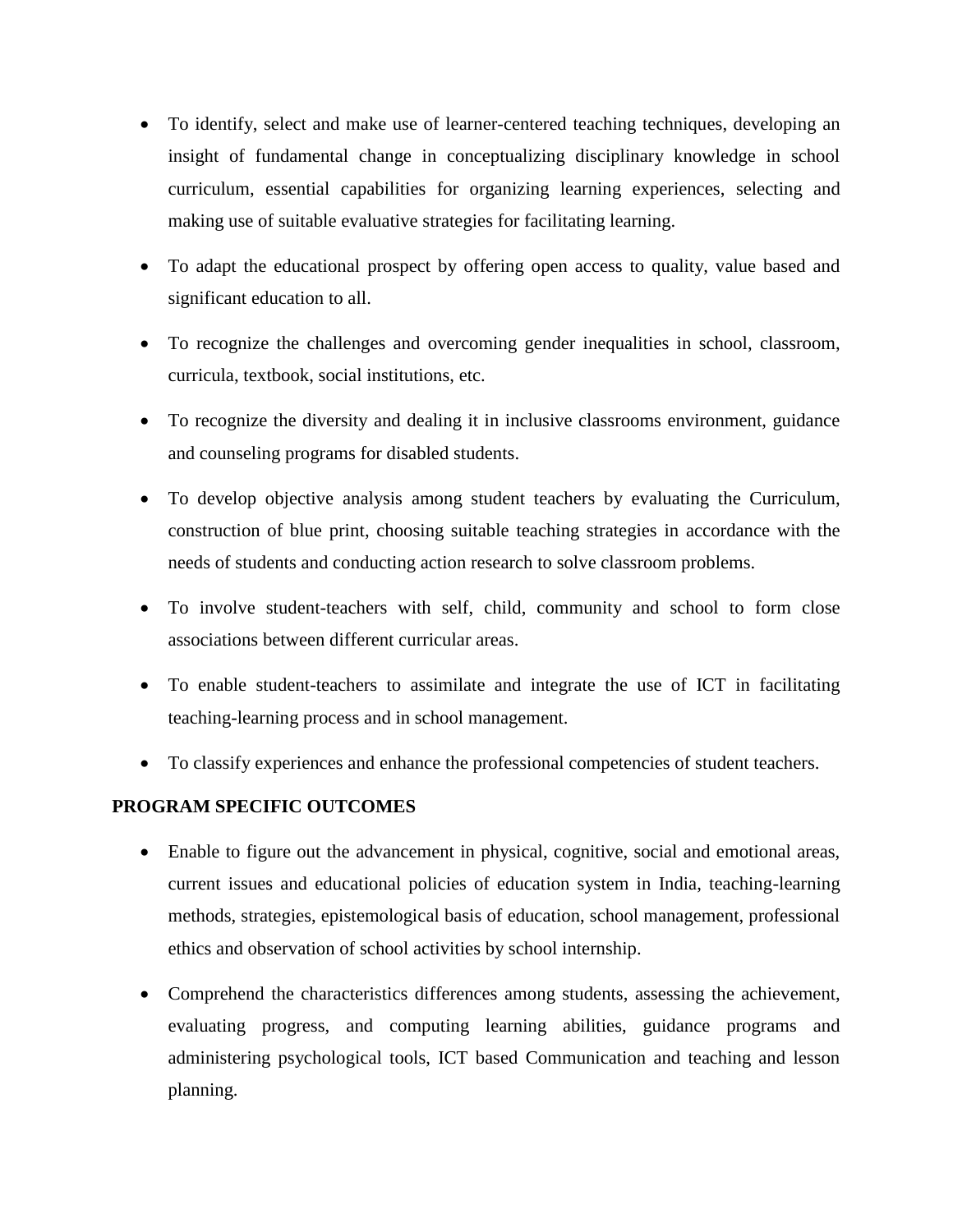- Practice teaching in Schools, instill the actual experiences of classroom teaching and online teaching for remote areas' students by making appropriate use of ICT and its various tools and software.
- Recognizing the classroom diversities and make them able to deal with diverse learners in inclusive classroom setup, education for human rights and women empowerment, environmental education and developing online content.
- Creating new methods, strategies, theories based on the knowledge gained during the programme.
- Acknowledge the contributions of philosophers, educationists and sociologists for the development of educational theory and practice.
- Acknowledge the role of ICT in building the system of education more assessable, making the concepts easy, restoring to the needs of the individual learning at their own pace.

#### **COURSE OUTCOMES**

#### **SEMESTER I**

#### **COURSE CODE: C-1**

#### **CHILDHOOD AND GROWING UP**

**Course Outcomes:** After going through the course the teacher trainee will be able:

- 1. To acquire theoretical perspectives and develop an understanding of dimensions and stages of human development.
- 2. To gain an understanding of different methods and techniques for the assessment of Personality, Intelligence and Creativity of the Child
- 3. To know and develop an art of Well Being
- 4. To reflect on the Individual differences based on Caste, Gender and Class,etc

#### **COURSE CODE: C- 2**

#### **CONTEMPORARY INDIA AND EDUCATION**

**Course Outcomes:** To enable Students: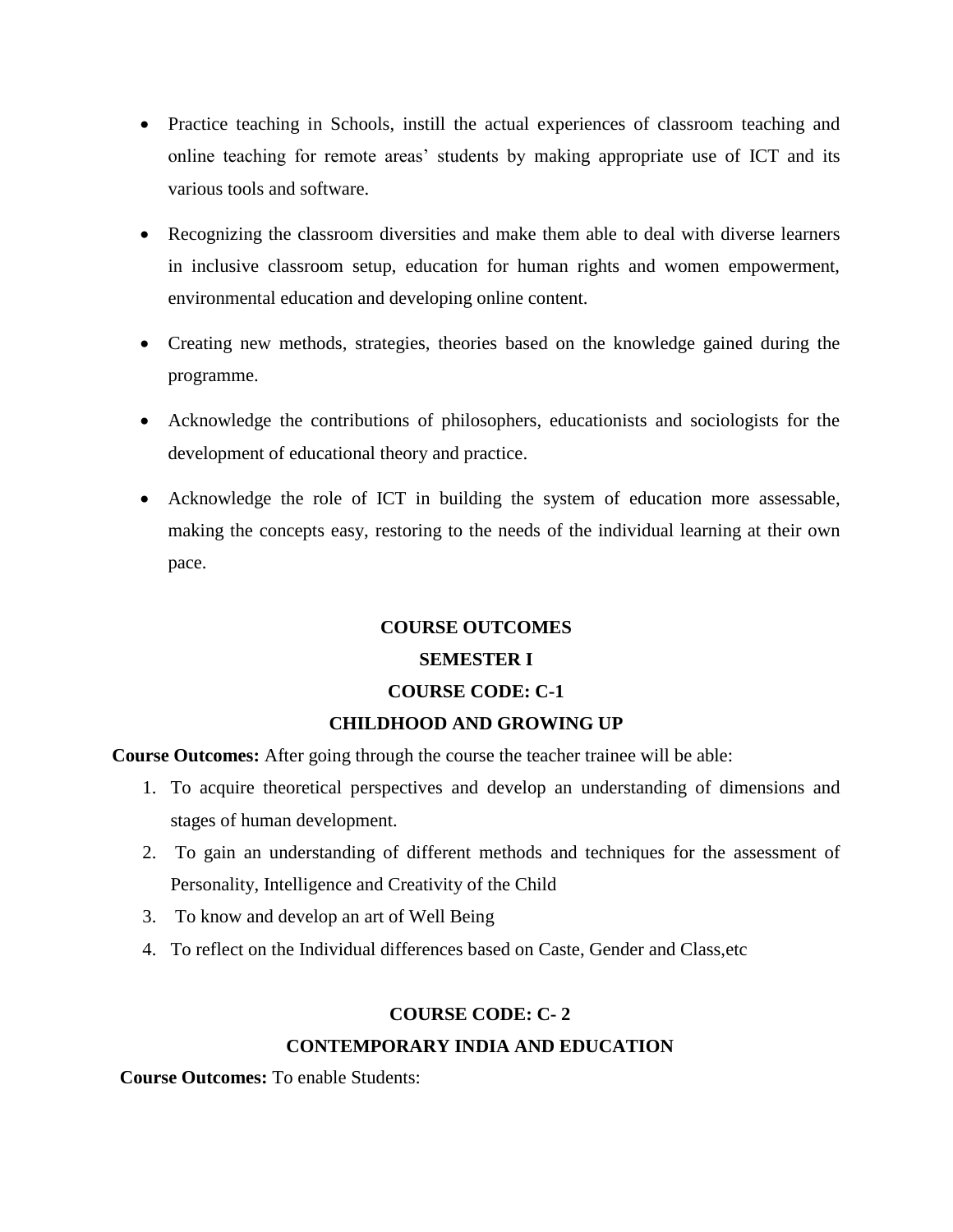- 1. To understand features, ideals, values and diversities in Indian Education.
- 2. To explain various educational bodies, commission and contemporary policies, programmes and documents for progress of education in India.
- 3. To have insight into constitution of India in relation to education.
- 4. To know and understand education in pre-independent and post independent India.

#### **COURSE CODE: C- 3**

#### **UNDERSTANDING DISCIPLINES AND SUBJECTS**

**Course Outcomes:** The course will enable student teachers to

- 1. To reflect on the nature and "disciplinary role" in the school curriculum.
- 2. To understand the nature, changes in disciplines and subjects in terms of social, Political and Intellectual contexts.
- 3. To study the relationship between academic disciplines and school subjects.

#### **COURSE CODE: C-4**

#### **LANGUAGE ACROSS THE CURRICULUM**

#### **Course Outcomes:**

1. To promote an understanding of language characteristics of learners, language usage, socio-cultural aspects of language learning, language as a process and the functional use of language across the curriculum.

#### **COURSE CODE: C-5**

#### **SCHOOL MANAGEMENT**

**Course Outcomes:** After the course, pupil teachers will be able to:

- 1. Understand the Concept and operational aspects of school management.
- 2. Enlist the physical resources of the school and their maintenance.
- 3. Understand the importance of social life in school and the role of administrators and the Teachers.
- 4. Become successful teachers in future.
- 5. Develop practical skills in organizing school programmes and activities.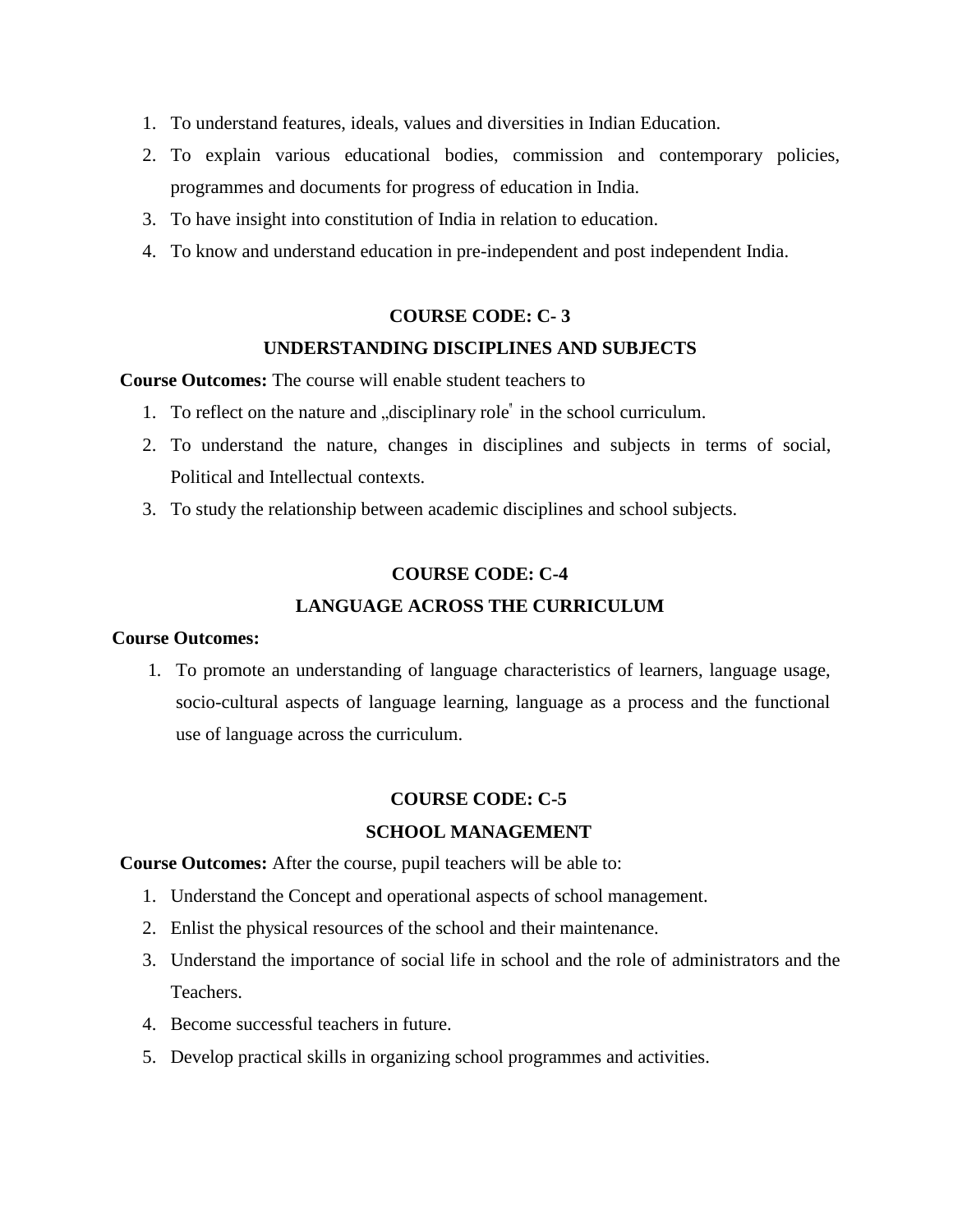## **COURSE CODE: C-6&7 TEACHING OF SCHOOL SUBJECTS PEDAGOGY OF SOCIAL STUDIES-I**

#### **Course Outcomes:**

- 1. To acquire a conceptual understanding of the nature of Social Studies.
- 2. Plan lessons, Units based on different approaches to facilitate learning of Social Sciences.
- 3. To enable student teachers examine the prevailing pedagogical practices in classrooms critically and to reflect on the desired changes
- 4. To acquire basic knowledge and skills to analyze and transact the Social Science
- 5. To sensitize and equip student teachers to handle social issues
- 6. Realize her/his role as facilitator in enhancing Social Sciences learning in the real classroom situation.
- 7. Explore the use and relevance of different learning resources and materials in learning different units in Social Sciences.
- 8. Develop learning materials on selected units to facilitate learning in Social Sciences.
- 9. To understand different ways of assessing learner performance and providing additional support to the learners
- 10. Reflect upon her/his own experiential knowledge in the process of becoming a Social Science teacher.

## **COURSE CODE: C-6&7 PEDAGOGY OF ECONOMICS-I**

- 1. To acquire a conceptual understanding of Economics
- 2. To acquire basic knowledge and skills to analyze and transact the Economics curriculum
- 3. To sensitize and equip student teachers to handle Economic issues and concerns in a responsible manner
- 4. Plan lessons based on different approaches to facilitate learning of Economics
- 5. To enable student teachers examine the prevailing pedagogical practices in classrooms critically and to reflect on the desired changes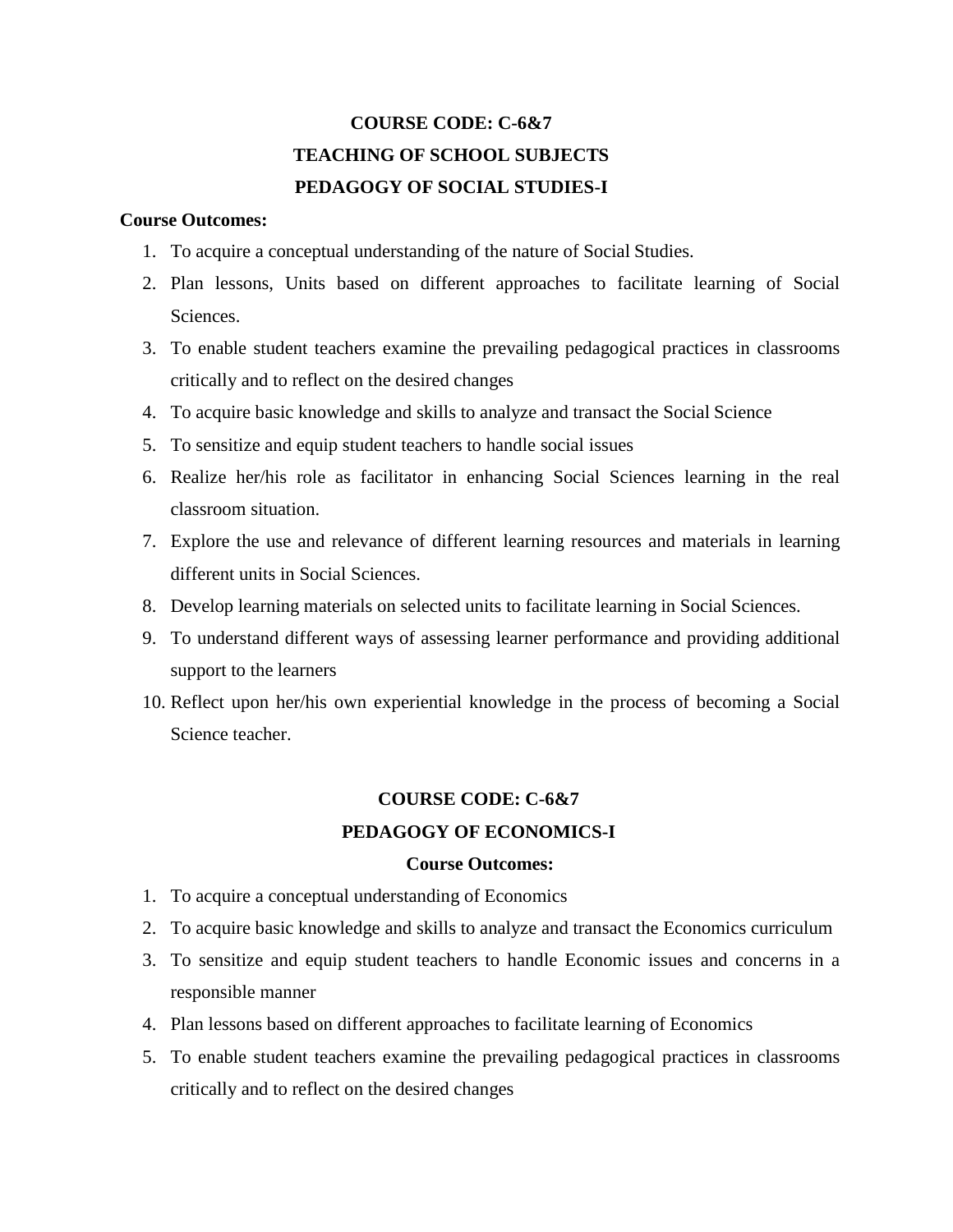- 6. To realize her/his role as facilitator in enhancing Economics learning in the real classroom situation.
- 7. To explore the use and relevance of different learning resources and materials in learning different units in Economics.
- 8. To understand different ways of assessing learner performance and providing additional support to the learners
- 9. To reflect upon her/his own experiential knowledge in the process of becoming a Social Science teacher.

## **COURSE CODE: C-6&7 PEDAGOGY OF HISTORY-I**

#### **Course Outcomes:**

- 1. To acquire a conceptual understanding of the nature of History.
- 2. Plan lessons based on different approaches to facilitate learning of History.
- 3. Develop learning materials on selected units to facilitate learning in History.
- 4. Understand different ways of assessing learner performance and providing additional support to the learners
- 5. Reflect upon her/his own experiential knowledge in the process of becoming a History teacher.

#### **COURSE CODE: C-6&7**

#### **PEDAGOGY OF GEOGRAPHY-I**

- 1. To acquire conceptual understanding of the processes of teaching and learning Geography
- 2. To acquire basic knowledge and skills to analyze and transact the Geography curriculum effectively following wide-ranging teaching learning strategies.
- 3. To sensitize and equip student teachers to handle social issues and concerns in a responsible manner, e.g., preservation of the environment, disaster management and saving fast depleting natural resources (water, minerals, fossil fuels etc.).
- 4. Gain insight into the general aims and specific objectives of teaching geography.
- 5. Plan lessons based on different approaches to facilitate learning of Geography.
- 6. Realize her/his role as facilitator in enhancing Geography learning in the real classroom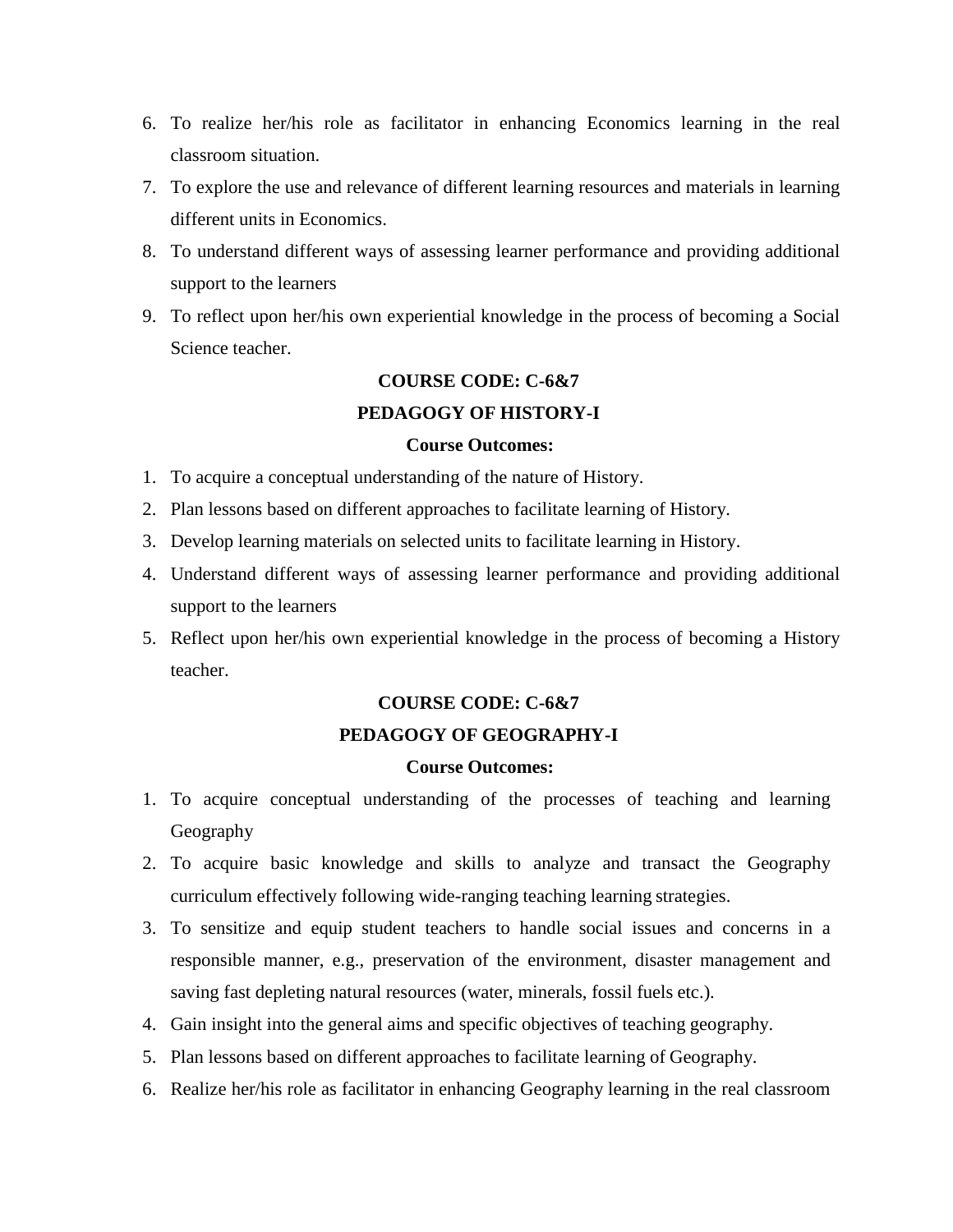situation.

7. Explore the use and relevance of different learning resources and materials in learning different units in Geography.

## **COURSE CODE: C-6&7 PEDAGOGY OF PUBLIC ADMINISTRATION-I**

#### **Course Outcomes:**

- 1. To enable the pupil teachers to develop an understanding of aims and objectives of teaching of public administration.
- 2. To acquaint pupil teachers with pedagogy of Public Administration.
- 3. To develop the skill of lesson/unit plans and its presentation.
- 4. Have an overview and integrate the knowledge draw from various sources, Political Science, History, Psychology, Sociology Geography, laws, Economics.
- 5. To develop the understanding of micro teaching skills.
- 6. To develop concept of constitutional democracy

## **COURSE CODE: C-6&7 PEDAGOGY OF SOCIOLOGY-I**

#### **Course Outcomes:**

- 1. To enable the pupil teachers to develop an understanding of aims and objectives of teaching of sociology.
- 2. To acquaint pupil teachers with different methods and techniques of teaching of sociology.
- 3. To acquaint the pupil-teachers with different audio-visual aids & utilization technique.
- 4. To integrate the knowledge draws from various sources History, Geography, and civics, Economics, Political Science, Psychology and Literature (languages)
- 5. To develop the skill of preparing of lesson plan  $\&$  its presentation

## **COURSE CODE: C-6&7 PEDAGOGY OF POLITICAL SCIENCE-I**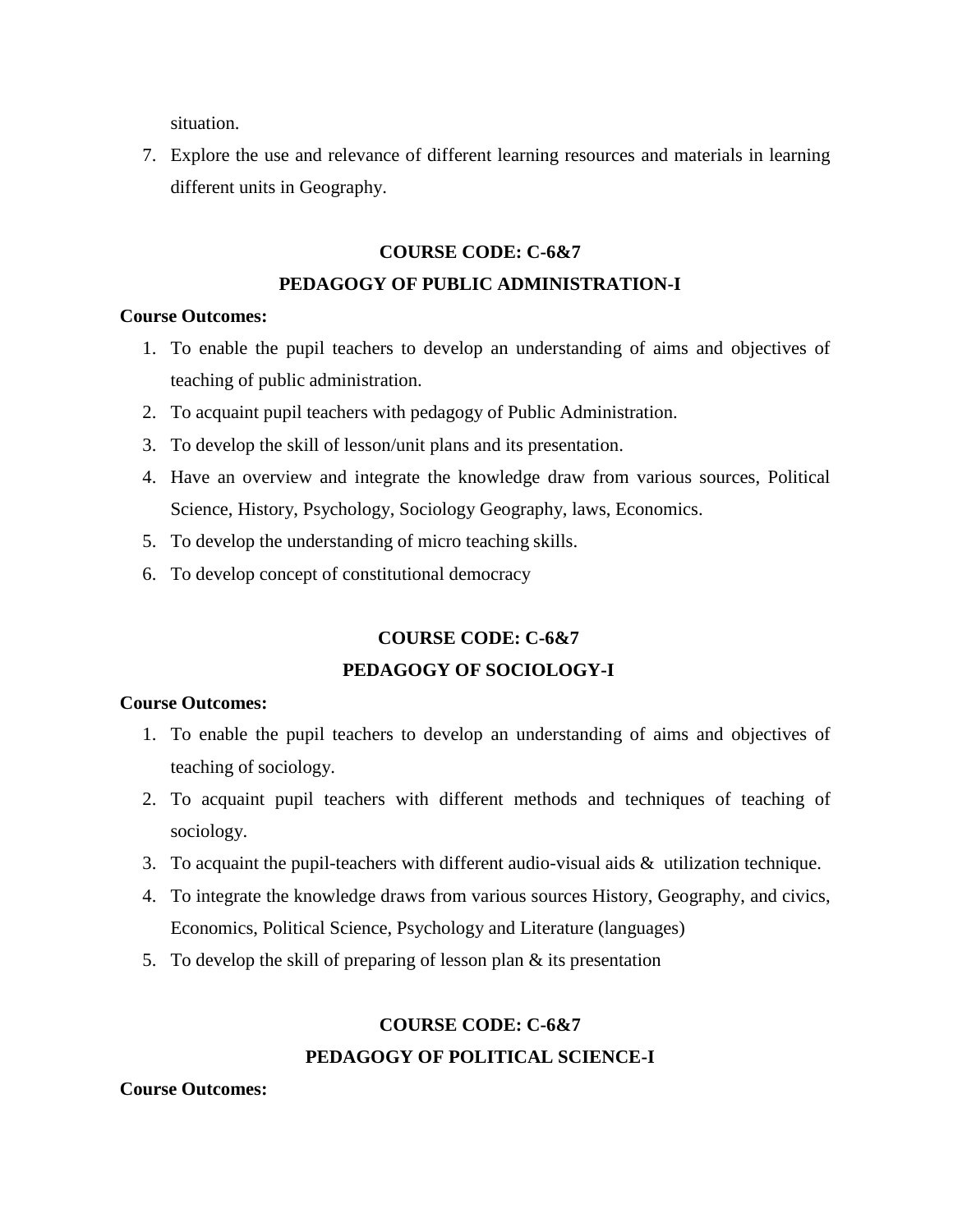- 1. To acquire a conceptual understanding of the nature of Political Science
- 2. Plan lessons, Units based on different approaches to facilitate learning of Social Sciences.
- 3. To enable student teachers examine the prevailing pedagogical practices in classrooms critically and to reflect on the desired changes.
- 4. To acquire basic knowledge and skills to analyze and transact the Social Sciences.
- 5. To sensitize and equip student teachers to handle political issues.
- 6. Realize her/his role as facilitator in enhancing Social Sciences learning in the real classroom situation.
- 7. Explore the use and relevance of different learning resources and materials in learning different units in Social Sciences.
- 8. Develop learning materials on selected units to facilitate learning in Political Science.
- 9. To understand different ways of assessing learner performance and providing additional support to the learners.
- 10. Reflect upon her/his own experiential knowledge in the process of becoming a Political Science teacher.

## **COURSE CODE: C-6&7 PEDAGOGY OF SCIENCE-I**

#### **Course Outcomes:**

After completion of the course, the student teachers will be able to

- 1. Appreciate science as dynamic and expanding body of knowledge.
- 2. Identify and formulate aims and objectives of science teaching.
- 3. Use various methods and approaches of teaching science.
- 4. Construct blue print of a question paper.
- 5. Analyze the content pedagogically

#### **COURSE CODE: C-6&7**

#### **PEDAGOGY OF PHYSICAL SCIENCE-I**

**Course Outcomes:** After completion of the course, the student teachers will be able to-

- 1. Gain insight on the meaning and nature of Physical Science.
- 2. Appreciate Physical Science as dynamic and expanding body of knowledge.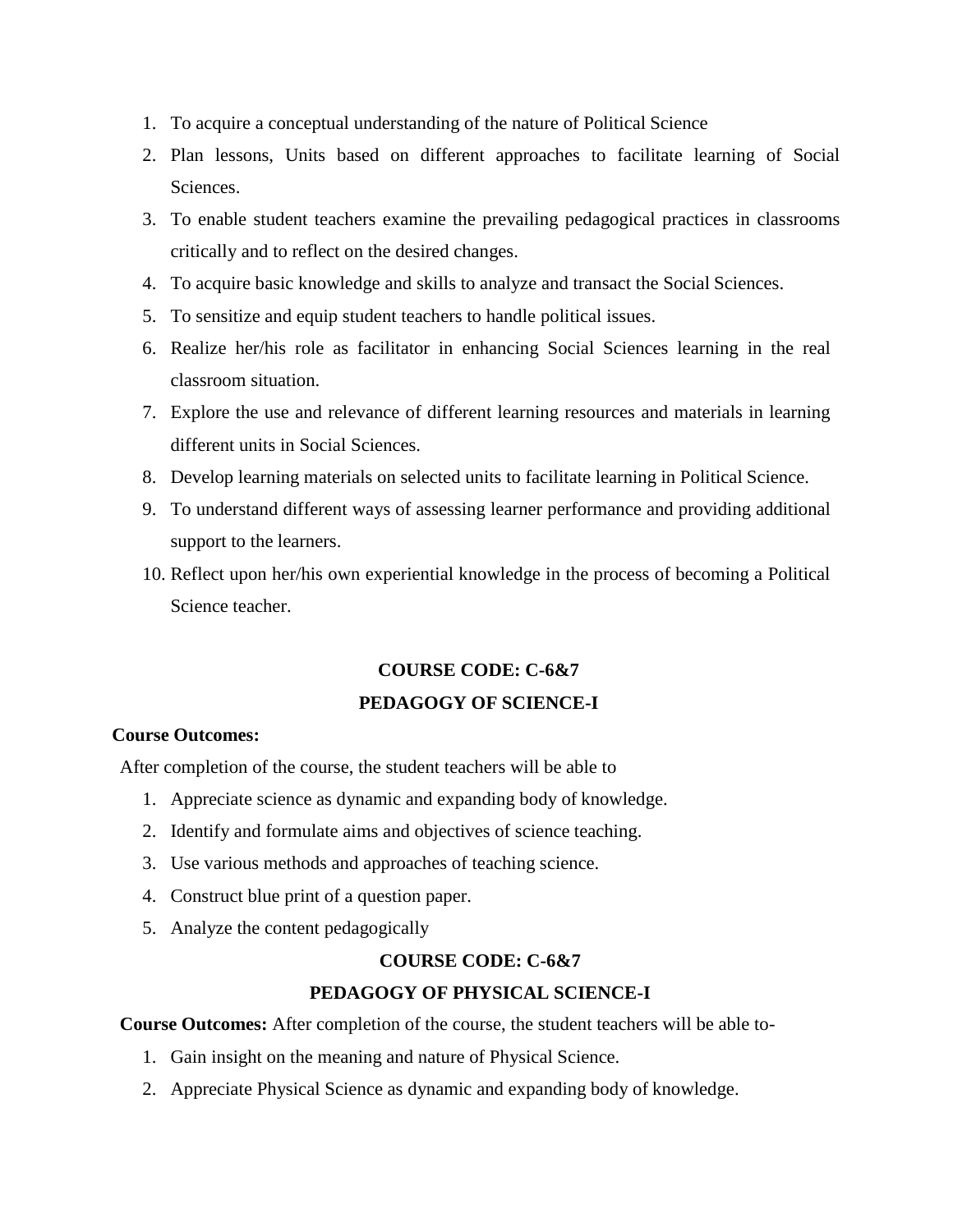- 3. Identify and formulate aims and objectives of Physical Science teaching.
- 4. Use various methods and approaches of teaching Physical Science.
- 5. Stimulate curiosity amongst his students.
- 6. Construct a blue print of question paper in Physical Science.
- 7. Examine different pedagogical issues in learning Physical Sciences.

#### **COURSE CODE: C-6&7**

#### **PEDAGOGY OF LIFE SCIENCE-I**

**Course Outcomes:** After completion of the course, the student teachers will be able to-

- 1. Gain insights on the meaning and nature of Life Science.
- 2. Appreciate Life Science as dynamic and expanding body of knowledge.
- 3. Identify and formulate aims and objectives of Life Science learning.
- 4. Use various methods and approaches of teaching learning Life Science.
- 5. Stimulate curiosity amongst life science students.
- 6. Write unit plans and lesson plans for effective teaching learning in Life Science.
- 7. Prepare as well as to select suitable instructional aids in teaching life science
- 8. Join various platforms to bring professional growth

#### **COURSE CODE: C-6&7**

#### **PEDAGOGY OF COMPUTER SCIENCE-I**

- 1. To acquire the knowledge of nature and scope of Computer Science
- 2. To acquire the knowledge of history of Computer Science
- 3. To develop an understanding of content of Computer Science at the Secondary School level.
- 4. To develop an understanding of aims and objectives of teaching Computer Science
- 5. To develop an understanding of the various methods, approaches and techniques of teaching Computer Science
- 6. To develop the skill in preparing daily and unit lesson plans using various methods and approaches
- 7. To develop the skill in critically analyze the syllabus of secondary school Computer Science curriculum
- 8. To develop the appreciation towards the contributions of great personalities who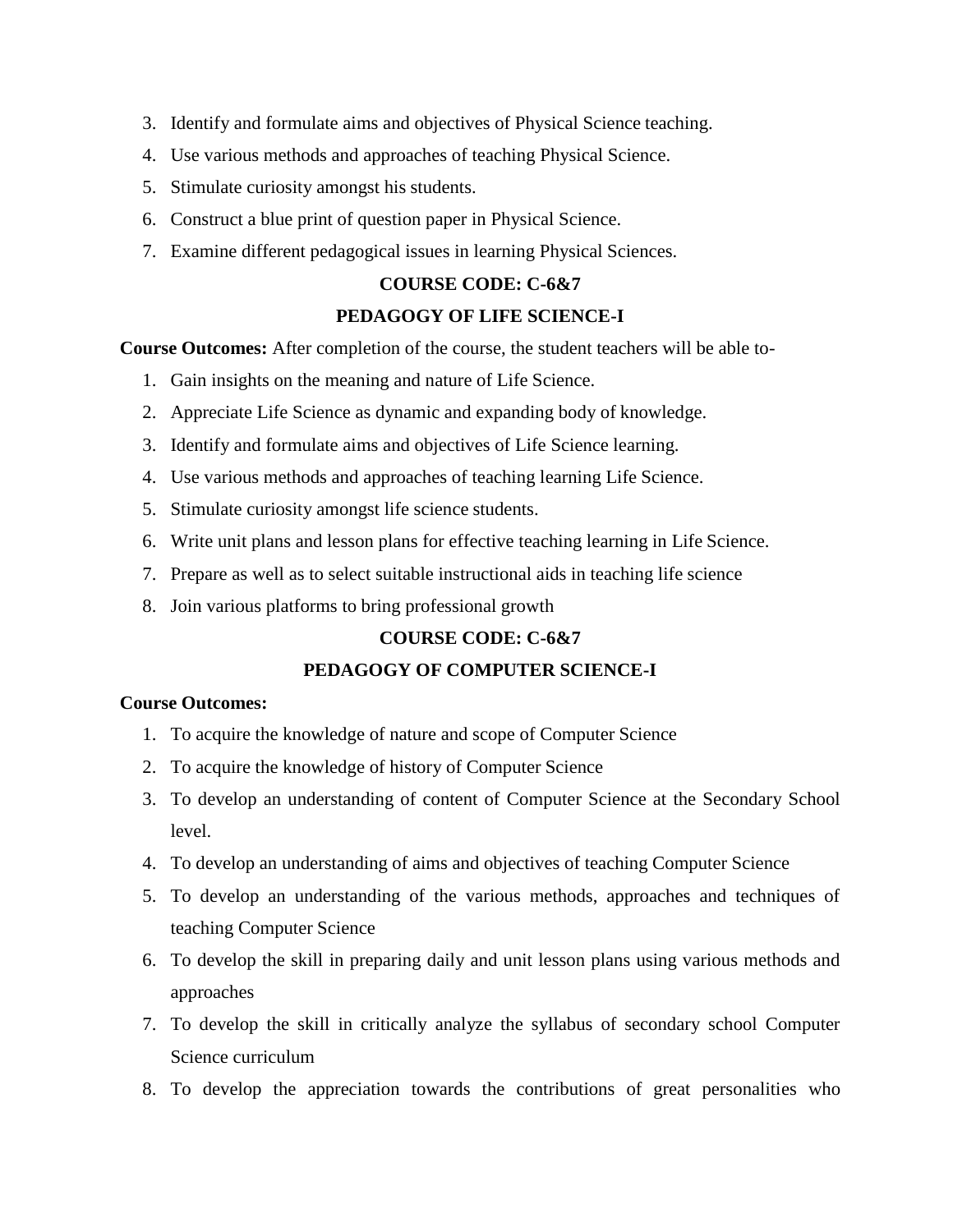contributed for the development of Computer Science

- 9. To develop the appreciation towards the role of Computer Science in daily life
- 10. Use the knowledge of computers in class room teaching.

#### **COURSE CODE: C-6&7**

#### **PEDAGOGY OF HOME SCIENCE-I**

**Course Outcomes:** After completion of the course, the student teachers will be able to –

- 1. Develop an understanding of the meaning and nature of Home Science for determining the aims and strategies of teaching learning.
- 2. Integrate Home Science knowledge with other school subjects
- 3. Identify and formulate aims and objectives of Home science Teaching.
- 4. Critically evaluate the existing home science curriculum at secondary level.
- 5. Apply various approaches and methods of teaching home science.
- 6. Analyze different pedagogical issues in teaching home science

## **COURSE CODE: C-6&7**

#### **PEDAGOGY OF MATHEMATICS-I**

**Course Outcomes:** After completion of course the students will be able to:

- 1. Develop insight into the meaning, nature, scope and objective of mathematics education;
- 2. Appreciate the role of mathematics in day-to-day life;
- 3. Learn important mathematics: mathematics is more than formulas and mechanical procedures;
- 4. Channelize, evaluate, explain and reconstruct their thinking;
- 5. See mathematics as something to talk about, to communicate through, to discuss among themselves, to work together on;
- 6. Appreciate the importance of mathematics laboratory in learning mathematics;
- 7. Construct appropriate assessment tools for evaluating mathematics learning;
- 8. Develop ability to use the concepts for life skills;
- 9. Stimulate curiosity, creativity and inventiveness in mathematics;
- 10. Develop competencies for teaching-learning mathematics through various measures
- 11. Focus on understanding the nature of children's mathematical thinking through direct observations of children" s thinking and learning processes; and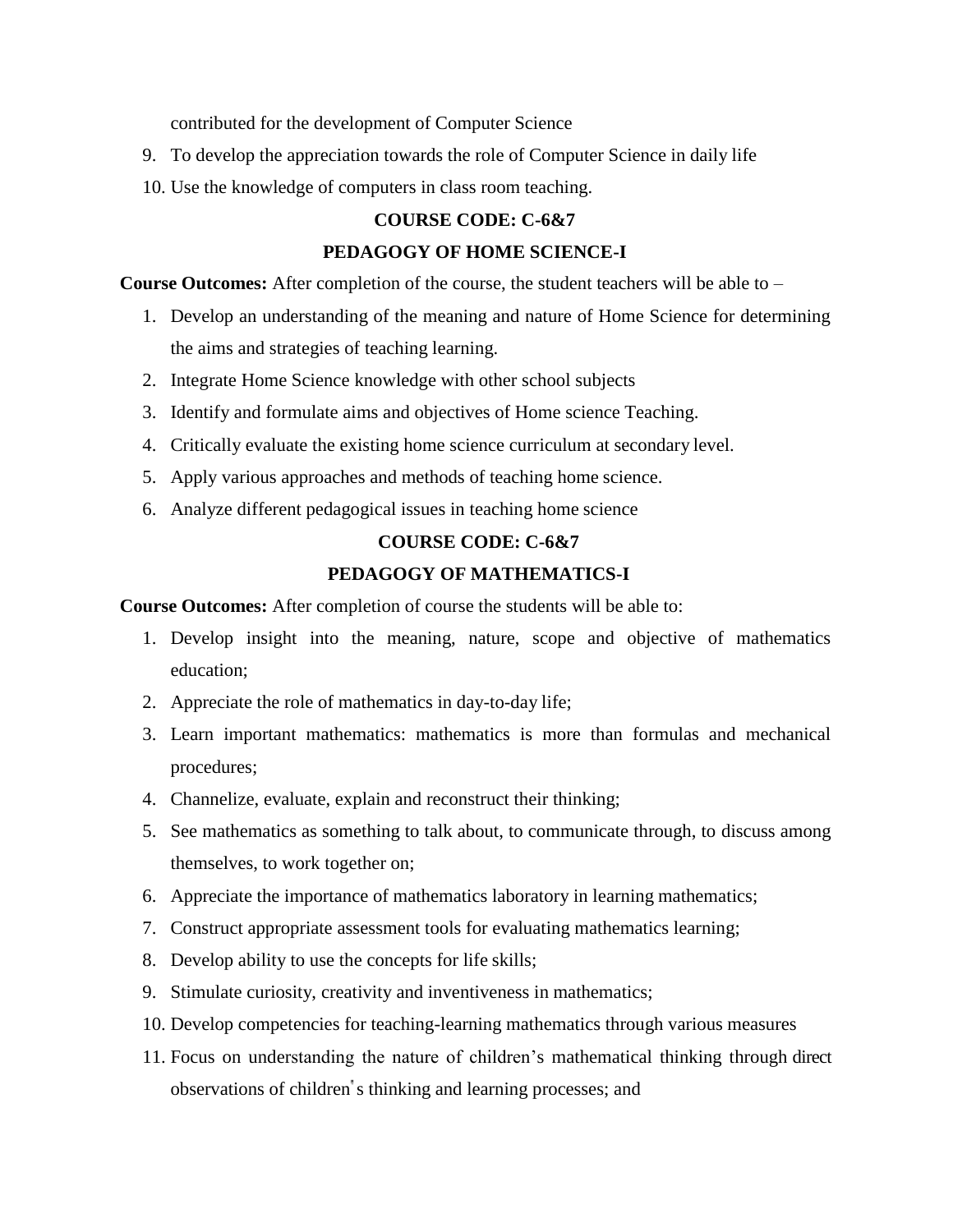12. Examine the language of mathematics, engaging with research on children's learning in specific areas.

#### **COURSE CODE: C-6&7**

#### **PEDAGOGY OF HEALTH AND PHYSICAL EDUCATION**

#### **Course Outcomes:**

- 1. To enable student teachers to develop an understanding of aims, objectives and importance of teaching of Health and Physical Education and Develop an understanding of the concept of Health Education.
- 2. To describe the relationship of Health and Physical Education with other subjects.
- 3. To develop awareness regarding first aid.
- 4. To develop an awareness regarding the importance of physical fitness in individual and social life.
- 5. To understand the Importance of Health and Physical Education Infrastructure, Equipments and Text Book.
- 6. To acquaint them for food elements of balanced diet and food and its functions.
- 7. To develop awareness regarding posture.
- 8. To make pupil teacher aware of eligibility conditions to become Health and physical education teacher.
- 9. To make the teaching of Health and Physical Education more interesting and innovative.

# **COURSE CODE: C-6&7**

## **PEDAGOGY OF COMMERCE-I**

- 1. To develop an understanding of the content in commerce
- 2. To acquire the knowledge of nature and scope of commerce
- 3. To acquire the knowledge of history of commerce
- 4. To develop an appreciation towards the role of commerce in daily life.
- 5. To develop the understanding of aims and objectives of teaching commerce.
- 6. To develop the understanding of the various methods, approaches and techniques of teaching commerce.
- 7. To develop an understanding of planning daily lessons and unit plan.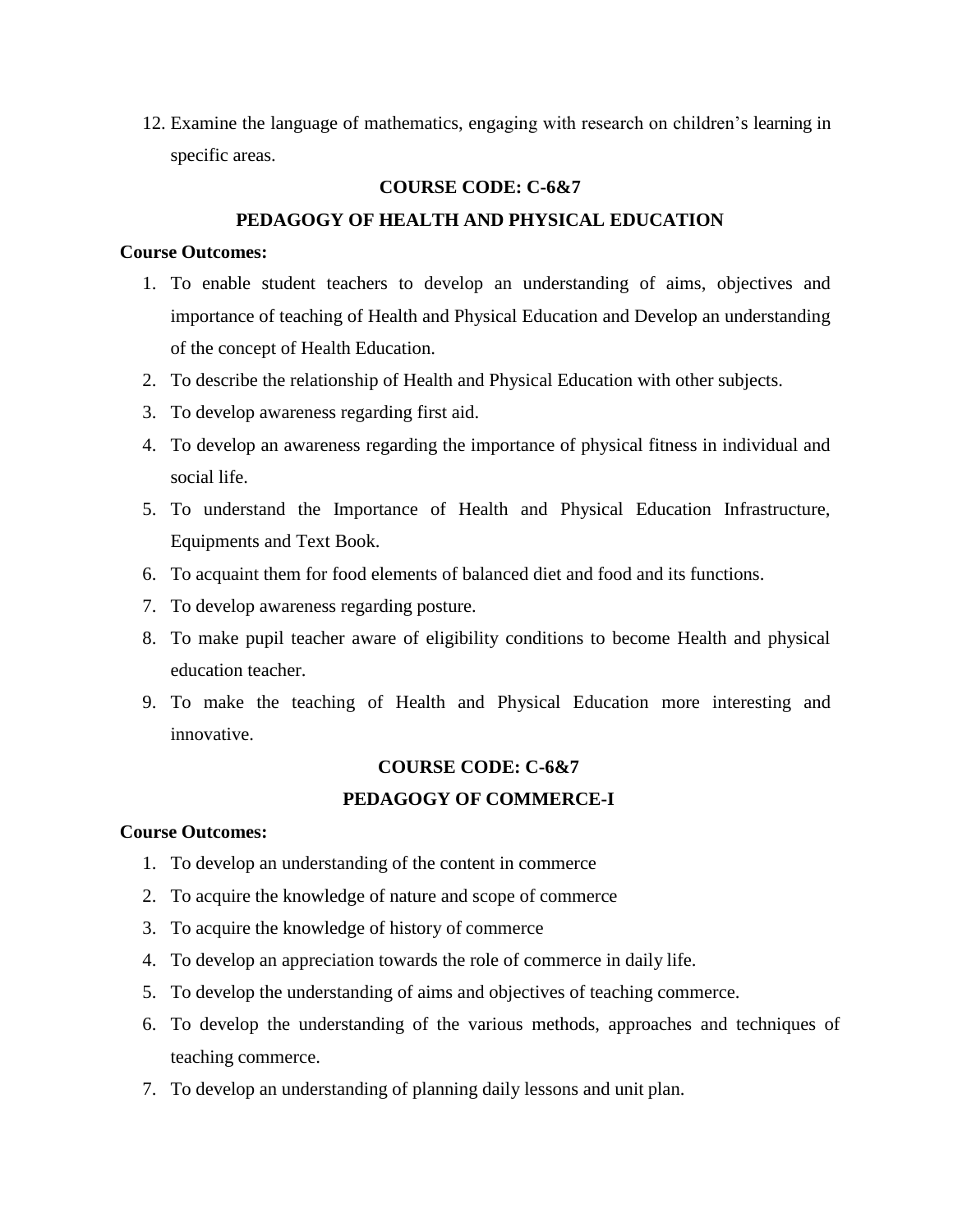8. To apply the knowledge of methodology in their teaching

## **COURSE CODE: C-6&7 PEDAGOGY OF AGRICULTURE-I**

#### **Course Outcomes:**

- 1. To make student teachers familiar with the importance of the subjects.
- 2. To develop power of critical thinking in the student teachers.
- 3. To apprise student teachers of different methodologies for teaching Agriculture at the school stage.

#### **COURSE CODE: C-6&7**

#### **PEDAGOGY OF MUSIC-I**

#### **Course Outcomes:**

- 1. To enable student teacher to understand the importance of Indian Music.
- 2. To provide knowledge of different methods and techniques of teaching music.
- 3. To acquaint student teacher with latest teaching skills.
- 4. To equip with various types of Ragas and different talas.
- 5. To enable student teachers to organise competitions.
- 6. To develop understanding & aesthetic sense in student.

#### **COURSE CODE: C-6&7**

#### **PEDAGOGY OF FINE ARTS-I**

**Course Outcomes:** To enable student teachers to:

- 1. Learn and understand the concept, importance and scope of art and to apply them in teaching and in daily life.
- 2. Acquaint with objectives and different principles of fine arts.
- 3. Develop the skill of using various teaching methods and techniques for teaching of fine arts.
- 4. Develop criticism and aesthetic sense.
- 5. Develop imagination and sense of appreciation and interest in teaching of fine arts.
- 6. Know about professional competencies of fine arts teacher.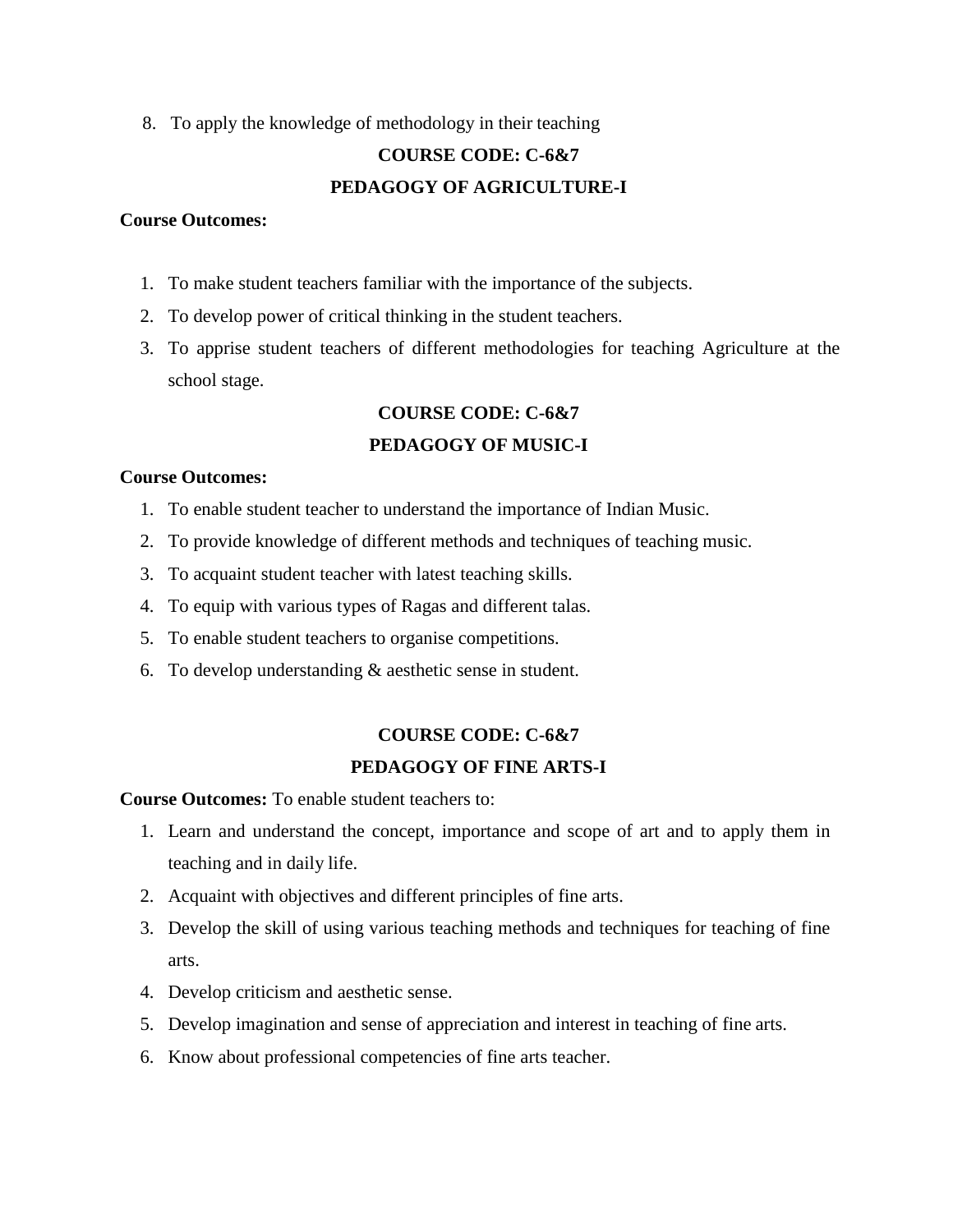## **COURSE CODE: C-6&7 PEDAGOGY OF ENGLISH – I**

**Course Outcomes:** After completion of course the student will be able to:

- 1. Understand the nature of English language and its relation to disciplinary knowledge
- 2. Analyze the pedagogy as the integration of knowledge about the learner, the subject and societal context
- 3. Apply pedagogical approaches for the teaching in different situation

### **COURSE CODE: C-6&7**

### **fganh f'k{k.k** (**Pedagogy of Hindi-I) (Agra Font)**

## **lSðkfUrd ewY;**

- 1- fganh f" k{k.k ds fy, Hkk"kk lac/kh vkèkkjHkwr ;ksfxrkvksa dk fodkl djukA
- 2- Hkk"kk ds Lo:i vkSj O;oLFkk dk Kku djokukA
- 3- Hkk"kk lh[kus ds rjhds vkSj izfØ;k dks tkuuk A
- 4- Hkk"kk;h dkS"ykas esa n{krk dk fodkl djuk A
- 5- Hkk"kk ds O;kogkfjd iz;ksx esa fuiq.krk ykuk A
- 6- lkfgR; dh fofHkUu fo/kkvksa dk Kku djokuk
- 7- bdkbZ ,oa ikB&;kstuk fuekZ.k ds ;ksX; cukuk A
- 8- f" k{k.k lgk;d lkexzh ds fuekZ.k rFkk çz;ksx dh dq" kyrk dk fodkl djukA

## **COURSE CODE: C-6&7**

### **Pedagogy of Punjabi (Font: Ajitjanmeja22)**

*nfXnkgB :[r[rsK LGkFD,*

*ftuko-tNKdok, ezw ;"IgDhnK, ;ot/yD, gkmKso-fefonktK, ftFb/FD, nfGnk;, ohftT{,*

*;?whBko ns/ gkm gqdoFB .*

### **COURSE CODE: C-6&7**

### **Pedagogy of Sanskrit-I**

- 1. To understand the different roles of language.
- 2. To develop an understanding of the nature of language system.
- 3. To understand the role and importance of Sanskrit and its cultural background.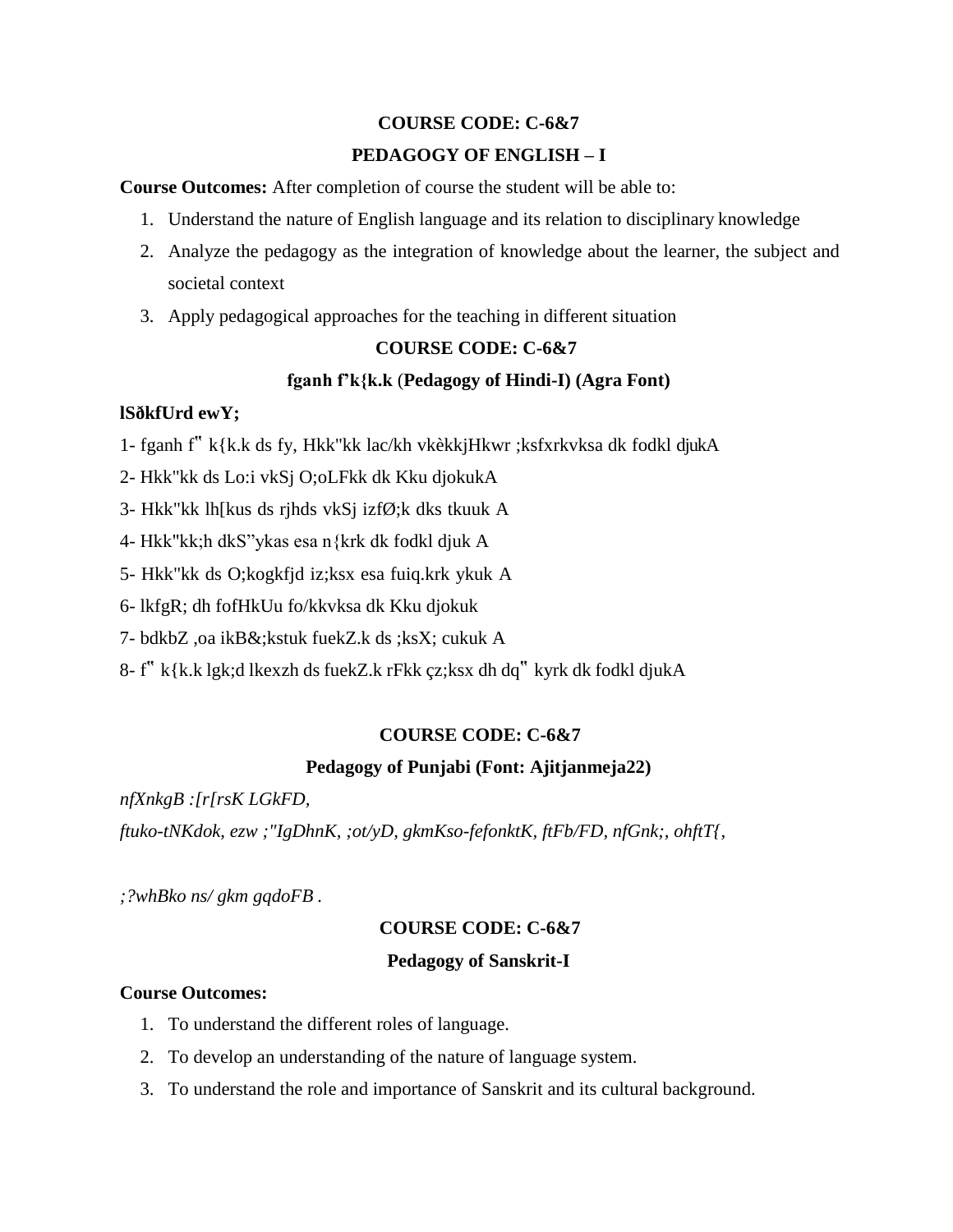- 4. To be able to develop creativity among learners.
- 5. To be able to know the place of Sanskrit in curriculum.
- 6. To be able to examine authentic literary and non-literary texts in Sanskrit.
- 7. To understand the use of language in context, such as grammar and vocabulary in context.
- 8. To be able to develop activities and tasks for learners.
- 9. To be able to practice the language teaching skills.

#### **COURSE CODE: C-8**

#### **Participation in Sports and Yoga**

#### **Course Outcomes:**

- 1. To understand the concept of health sports and yoga
- 2. To make pupil teachers aware regarding the aims and objects of health and physical fitness components
- 3. To inculcate interest for sports participation among pupil teachers
- 4. To give them knowledge about layout and rules and regulations of the games
- 5. To inculcate awareness for yoga and meditation
- 6. To impart knowledge about good posture
- 7. To inculcate the habit of taking a healthy diet

#### **COURSE CODE: C-9**

#### **Pre-Internship- 1(2 Weeks)**

#### **Engagement with Field**

**Course Outcomes:** During this programme, the student teachers shall observe the following:

- 1. Philosophy, aim and vision of the school.
- 2. Organization & Management (Affiliating body, type of school, type of management)
- 3. The school/classroom environments with reference to infrastructure (area and layout), equipments, curriculum (critical analysis of any class in both teaching subjects), teaching learning materials, utilization of human resources.
- 4. Various co-curricular activities related to dramatics, literary, sports and fine arts etc.
- 5. Morning Assembly (Observation of conduct and activities carried out during morning Assembly).
- 6. After completion of the field exposure programme, student teachers shall be required to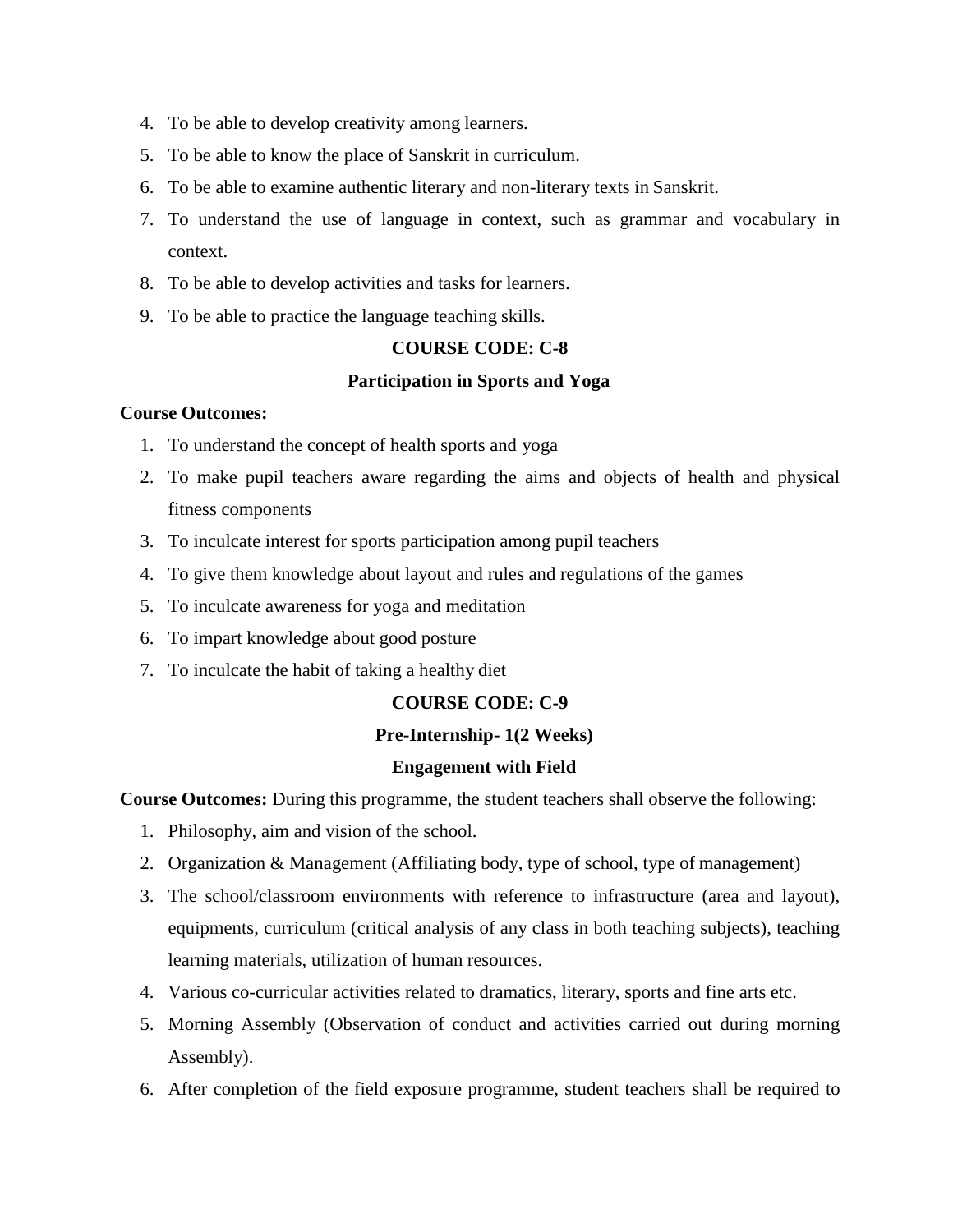develop a detailed report and present it for evaluation at the parent college.

### **COURSE CODE: C-10**

#### **LEARNING AND TEACHING**

#### **Course Outcomes:**

- 1. To become aware of different contexts of learning and situate schools as aspecial environment for learning;
- 2. To reflect on their own implicit understanding of the nature and kinds of learning;
- 3. Gain an understanding of different theoretical perspectives on learning with a focus on cognitive views of learning as well as social– constructivist theories;
- 4. Explore the possibilities of an understanding of processes in human cognition and meaning–making them as basis for designing learning environments and experiences at school;
- 5. Gain insight and reflect on the concept of teaching and the status of teaching as a profession;
- 6. Use various methods of teaching for transacting the curriculums in school;
- 7. Prepare teachers for reflective teaching.

#### **COURSE CODE: C-11**

#### **ASSESSMENT FOR LEARNING**

**Course Outcomes:** After completion of the course, the student teachers will be able to

- 1. understand the nature of assessment and its role in teaching learning process
- 2. critically analyze the role of assessment at different domains of learning
- 3. develop the skill of construction of testing tools
- 4. understand, analyze, manage and implement assessment data
- 5. Examine different trends and issues in assessment

#### **COURSE CODE: C-12 (EPC-1)**

#### **UNDERSTANDING OF ICT**

**Course Outcomes:** At the end of the course, the student- teachers will be able to-

- 1. Interpret and adapt ICTs in line with educational aims and principles
- 2. Acquire knowledge of computers its accessories and software.
- 3. Acquire the skills of operating a computer in multifarious activities pertaining to teaching.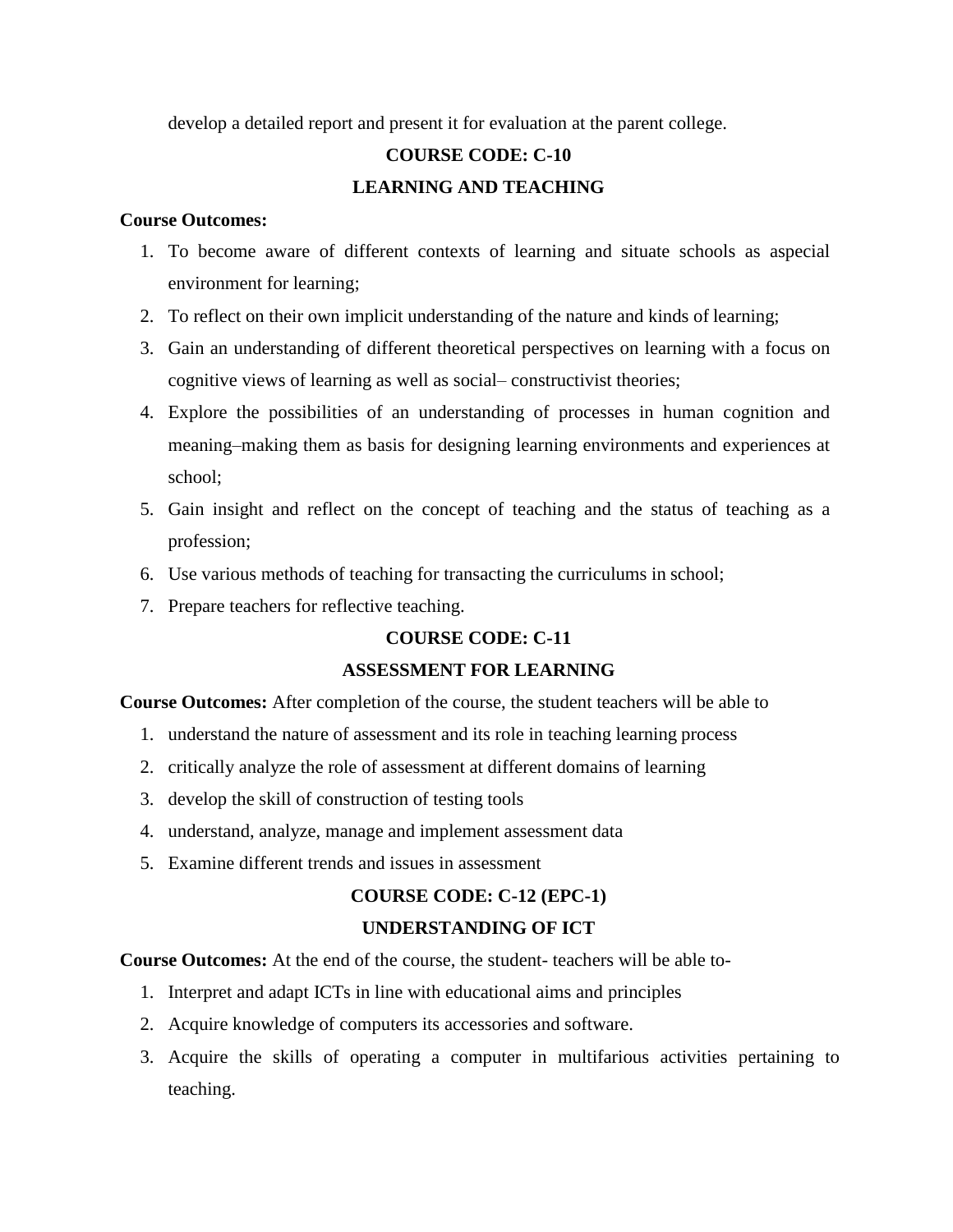- 4. Understanding features of MS office and their operations.
- 5. Develop skill in using MS-Word, PowerPoint and Spreadsheet.
- 6. Apply the knowledge gained in respect of to process various data of students as well as simple library financial transaction of the school.
- 7. Acquire skill in accessing word wide web and internet and global accessing of information
- 8. Integrate technology in to classroom teaching learning strategies.

## **COURSE CODE: C-13 (EPC 2): DRAMA AND ART IN EDUCATION**

#### **Course Outcomes:**

- 1. To acquaint the students with art, music and drama for expression and communication purpose.
- 2. To develop imagination, aesthetics and sense of appreciation for Arts.
- 3. To understand local culture, art forms and interpret art work.
- 4. To understand self and self expressions for enhancing creativity.
- 5. To develop the sense of correlation of art with education.
- 6. To prepare effective teaching aids for effective teaching learning.
- 7. To train, enhance some theatre and music skills that will help them be creative and enlightened teachers.
- 8. To write legibly on chalk board.
- 9. To learn to handle and display teaching material.

#### **COURSE CODE: C-14&15**

#### **PEDAGOGY OF HISTORY-II**

- 1. To enable student teachers examine the prevailing pedagogical practices in classrooms critically and to reflect on the desired changes
- 2. To acquire basic knowledge and skills to analyze and transact the History.
- 3. To sensitize and equip student teachers to handle social issues
- 4. Realize her/his role as facilitator in enhancing History learning in the real classroom situation.
- 5. Explore the use and relevance of different learning resources and materials in learning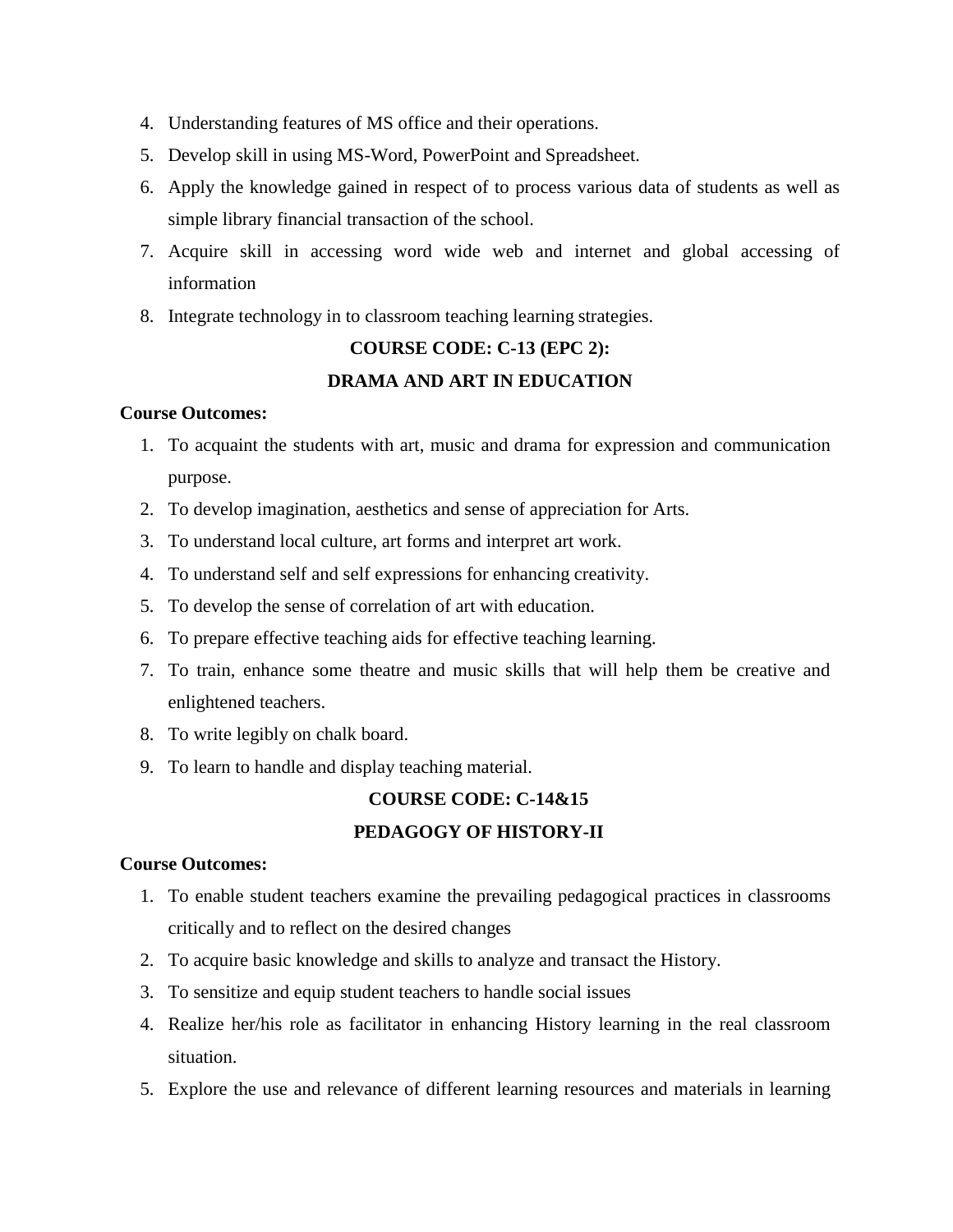#### different units in History.

## **COURSE CODE: C-14&15 TEACHING OF FINE ARTS-II**

#### **Course Outcomes:**

To enable student teachers to:

- 1. Learn and understand the correlation of fine arts with other subjects.
- 2. Develop the skill of using text books-availability, criteria for selection etc.
- 3. Develop the Aesthetic sense.
- 4. To prepare lesson plan for teaching fine arts.
- 5. Develop imagination and sense of appreciation of arts and interest in teaching of art.
- 6. To give knowledge about various elements and importance of six limbs in fine arts.

### **COURSE CODE: C-14&15**

### **Pedagogy of SCIENCE-II**

**Course Outcomes:** After completion of the course, the student teachers will be able to

- 1. Select and use appropriate learning resources in science.
- 2. rganise various co-curricular activities in science.
- 3. Organise practical work and improvise science apparatus.
- 4. Stimulate curiosity amongst science students.
- 5. Plan lessons for effective teaching in science.

### **COURSE CODE: C-14&15**

### **PEDAGOGY OF PHYSICAL SCIENCE-II**

**Course Outcomes:** After completion of the course, the student teachers will be able to

- 1. Write unit plans and lesson plans for effective teaching in Physical Science.
- 2. Select and use appropriate learning resources in Physical Science.
- 3. Organise practical work and improvise Physical Science apparatus
- 4. Prepare as well as to select suitable instructional aids in teaching Physical Science.
- 5. Join various platforms to bring professional growth.

### **COURSE CODE: C-14&15**

### **TEACHING OF LIFE SCIENCE-II**

#### **Course Outcomes:**

1. After completion of the course, the student teachers will be able to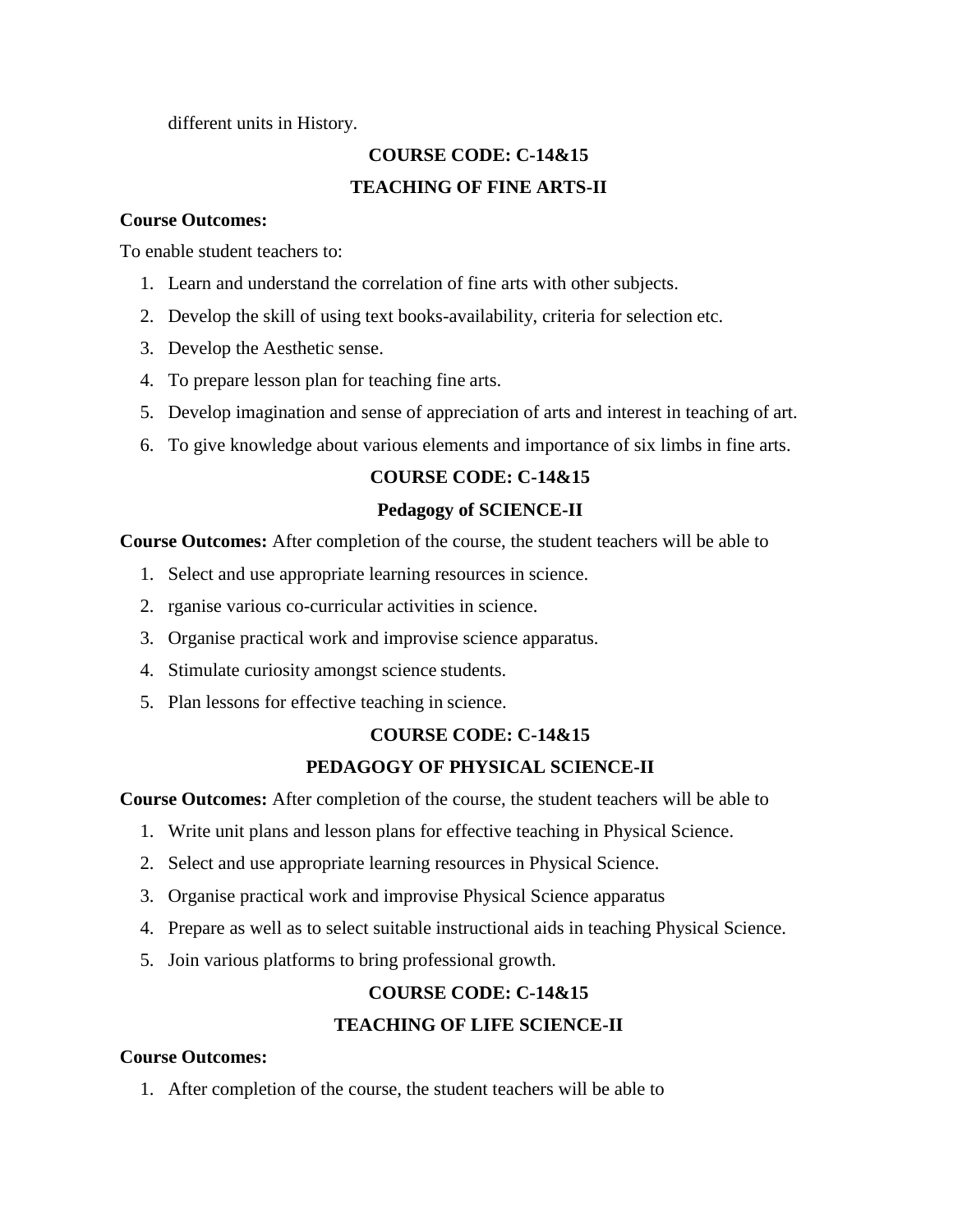- 2. Select and use appropriate learning resources in Life Science.
- 3. Organise co-curricular activities related to Science
- 4. Evaluate and select appropriate text books in life science.
- 5. Organise practical work and improvise Life Science apparatus
- 6. Construct appropriate assessment tools for evaluating learning of life science.
- 7. Construct a blue print of question paper in Life Science.
- 8. Examine different pedagogical issues in learning Life Sciences

#### **COURSE CODE: C-14&15**

#### **PEDAGOGY OF COMPUTER SCIENCE-II**

#### **Course Outcomes:**

- 1. To acquire the knowledge of extended activities in Computer Science and their organization
- 2. To develop the understanding of resources for teaching Computer Science
- 3. To develop the understanding of the means for quality improvement in Computer Science instruction
- 4. To develop the skill in preparing and using resources in Computer Science
- 5. To develop the skill in construction and administering unit tests and diagnostic tests in Computer Science
- 6. To develop the skill in organizing extended curricular activities in Computer Science
- 7. To develop the skill in preparing special programs for gifted and slow learners
- 8. To develop the skill in using multimedia in Computer Science
- 9. To develop the skill in critical analysis of the text books and question papers of secondary school Computer Science

#### **COURSE CODE: C-14&15**

#### **PEDAGOGY OF HOME SCIENCE-II**

**Course Outcomes:** After completion of the course, the student teachers will be able to –

- 1. Understand and use appropriate learning resources in Home Science.
- 2. Organize Co curricular activities in Home Science.
- 3. Acquaint themselves with the organization of Home Science department and its maintenance.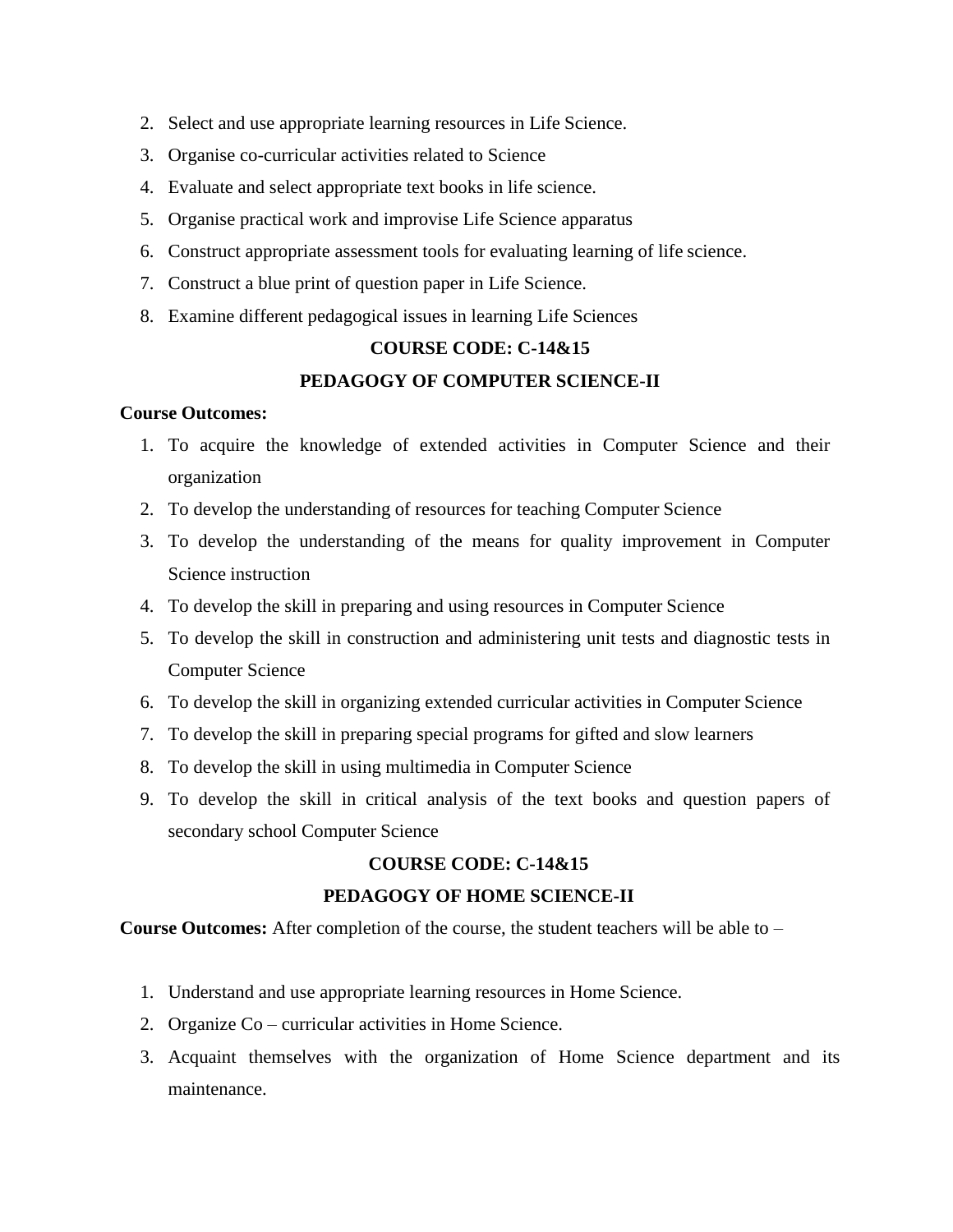- 4. Write unit plans and lesson plans for effective teaching in Home Science.
- 5. Prepare as well as select suitable instructional aids in teaching Home Science.
- 6. Understand the qualities and competencies of Home Science teacher.

#### **COURSE CODE: C-14&15**

#### **TEACHING OF HEALTH AND PHYSICAL EDUCATION**

#### **Course Outcomes:**

- 1. To promote Health and Physical Education through various means and methods of teaching.
- 2. To understand the Significance and Practical use of Audio-visual Aids.
- 3. To make the teaching of Health and Physical Education more interesting and innovative.
- 4. To understand the National Integration and International Understanding.

#### **COURSE CODE: C-14&15**

#### **PEDAGOGY OF POLITICAL SCIENCE-II**

#### **Course Outcomes:**

- 1. To develop ability to design curriculum of teaching of Political Science.
- 2. To develop proper understanding of modern concept and tools of evaluation.
- 3. To acquaint pupil teachers with methods of teaching of Political Science.
- 4. To enable P.T. to prepare lesson plan of teaching of Political science.

#### **COURSE CODE: C-14&15**

#### **TEACHING OF PUBLIC ADMINISTRATION-II**

#### **Course Outcomes:**

- 1. To develop ability to organize curriculum of Public Administration.
- 2. To acquaint the pupil-teachers with different audio-visual aids.
- 3. To acquaint the pupil-teachers with recent trends in Public Administration.
- 4. Preparation and effective use of teaching aids.
- 5. Preparation and effective use of teaching aids.
- 6. To acquaint the pupil-teachers with different audio-visual aids.
- 7. To develop proper understanding of modern concepts and tools of Evaluation.

## **COURSE CODE: C-14&15 TEACHING OF SOCIOLOGY-II**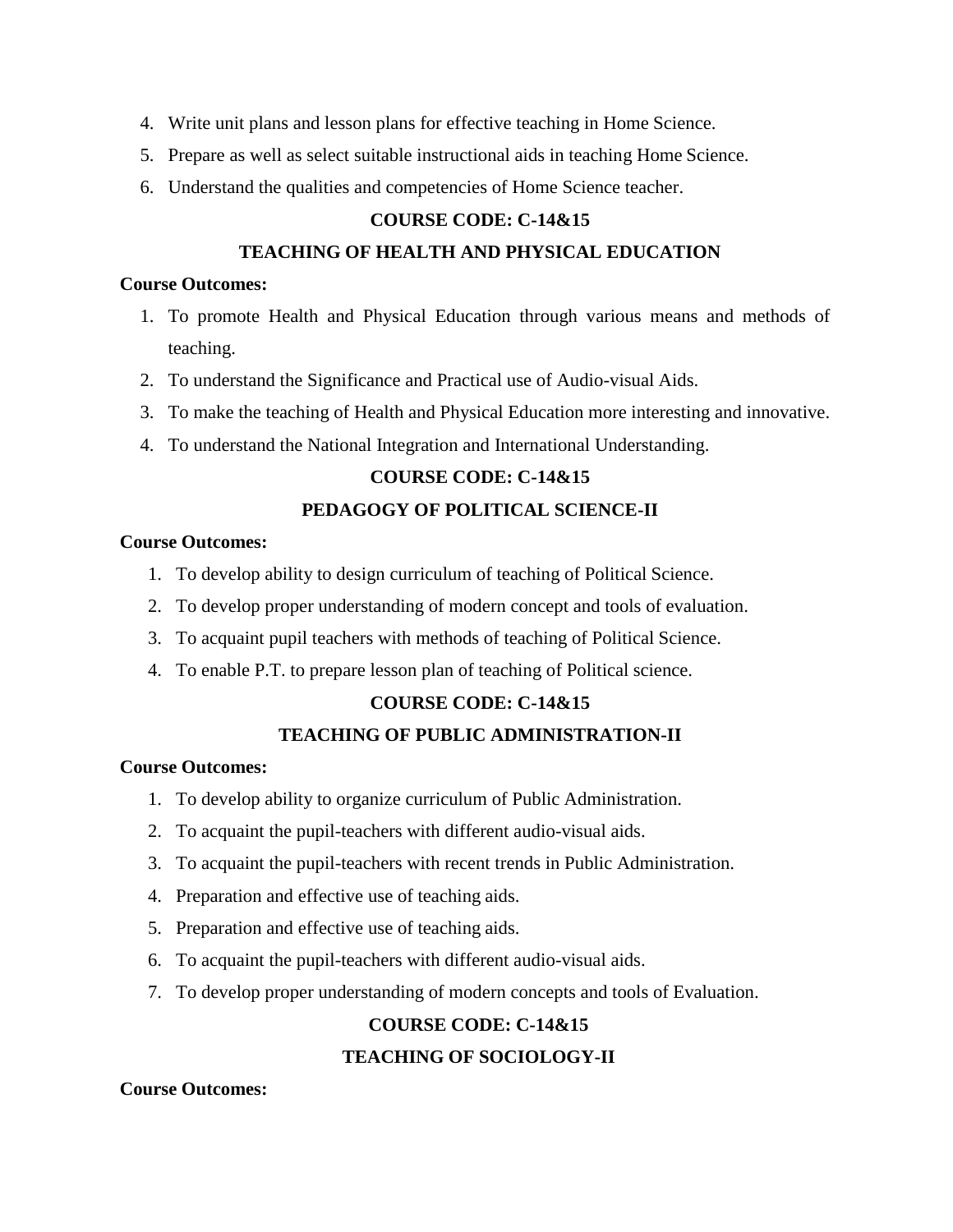- 1. To develop an understanding and Knowledge pupil teachers concerning curriculum organization of sociology
- 2. To understand the approaches of curriculum of sociology.
- 3. To acquaint the pupil-teachers with recent trends in sociology
- 4. To develop national and international understanding in teaching & Sociology
- 5. To develop proper understanding of different techniques of evaluation.
- 6. To develop concept of social group and social mobility.

#### **COURSE CODE: C-14&15**

#### **TEACHING OF AGRICULTURE-II**

#### **Course Outcomes:**

- 1. To make students self-reliant and self-confident during the field studies and surveys.
- 2. To make them scientific minded.
- 3. To provide them opportunities for utilizing leisure time usefully and fruitfully by engaging themselves in various types of constructive activities.
- 4. To develop in them the good healthy habits and social skills.

#### **COURSE CODE: C-14&15**

#### **TEACHING OF MUSIC-II**

#### **Course Outcomes:**

- 1. To enable student teacher to understand the importance aims and objectives of teaching of Indian Music.
- 2. To provide knowledge of different methods and techniques of teaching music.
- 3. To acquaint student teacher with latest teaching skills.
- 4. To equip with various types of Ragas and different talas.
- 5. To enable student teachers to organise competitions.
- 6. To develop understanding  $&$  aesthetic sense in student.

#### **COURSE CODE: C-16**

#### **PARTICIPATION IN SPORTS AND YOGA**

- 1. To understand the concept of health sports and yoga
- 2. To make pupil teachers aware regarding the aims and objects of health and physical fitness components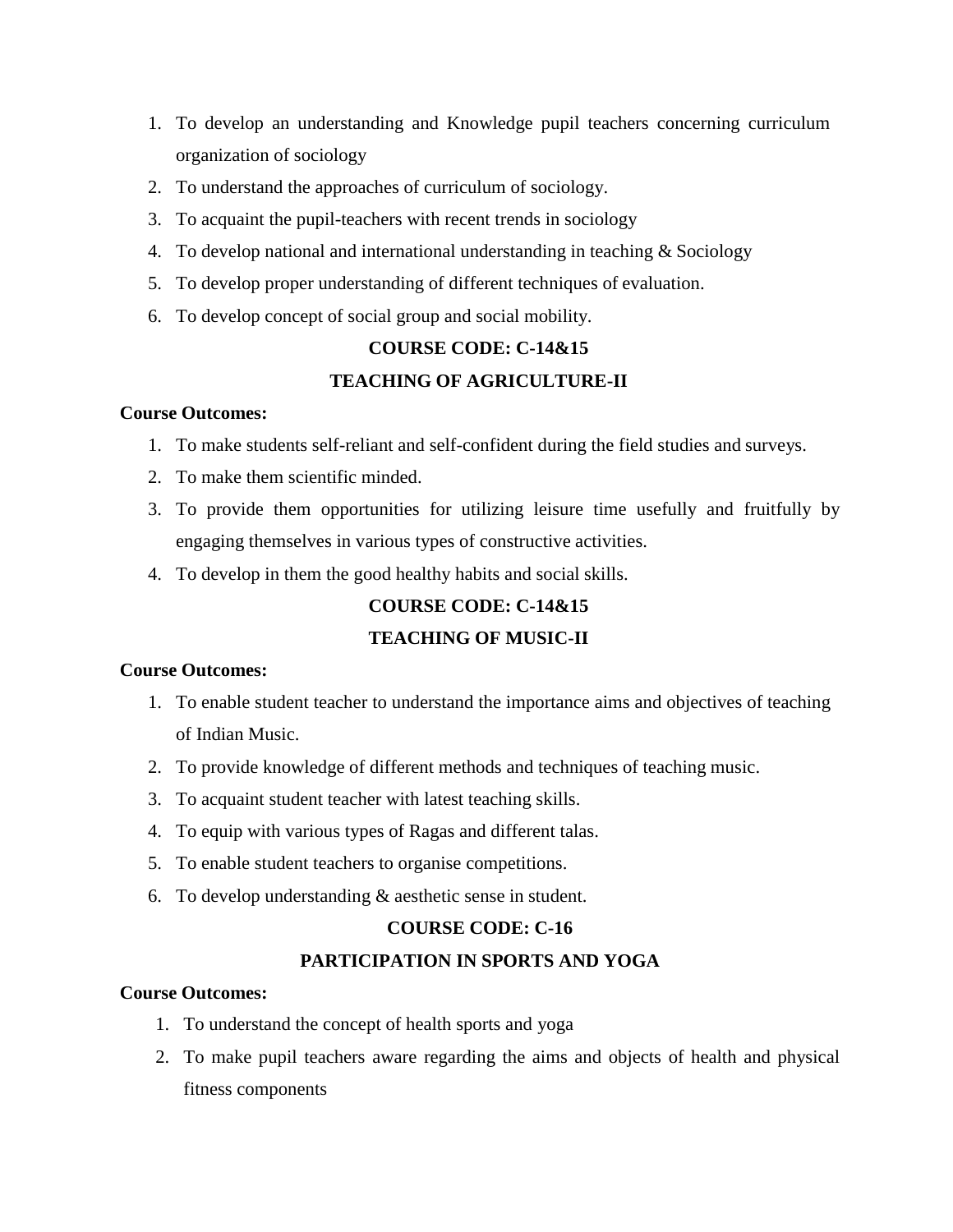- 3. To inculcate interest for sports participation among pupil teachers
- 4. To give them knowledge about layout and rules and regulations of the games
- 5. To inculcate awareness for yoga and meditation
- 6. To impart knowledge about good posture
- 7. To inculcate the habit of taking a healthy diet

#### **SEMESTER -II**

#### **COURSE CODE: C-17**

#### **PRE- INTERNSHIP -2 (2 WEEKS): FIELD ENGAGEMENT**

#### **Course Outcomes:**

During this programme, the student teachers shall observe the following:

- 1. The teaching learning process in the real classroom, use of multimedia, student participation, classroom management. .The student teachers shall observe teaching learning process for which they may use observation schedules. The institute shall develop these schedules; and orient the student teachers on the process of observation as well as use of the schedules.
- 2. Evaluation procedures used in the school
	- (a) Types of evaluation
	- (b) Maintenance of examination records
	- 1. Library resources
	- 2. Grants (Basic information and usage)
	- 3. Purchase and maintenance records
	- 4. Visit to innovative centre of pedagogy and learning/ educational resource centre.
	- 5. Reflections on school experiences (local schools visited)

#### **SEMESTER III**

#### **COURSE CODE: C-18**

#### **SCHOOL INTERNSHIP PROGRAMME**

#### **Course Outcomes:**

1. To develop conceptual understandings about teaching and learning in school environment.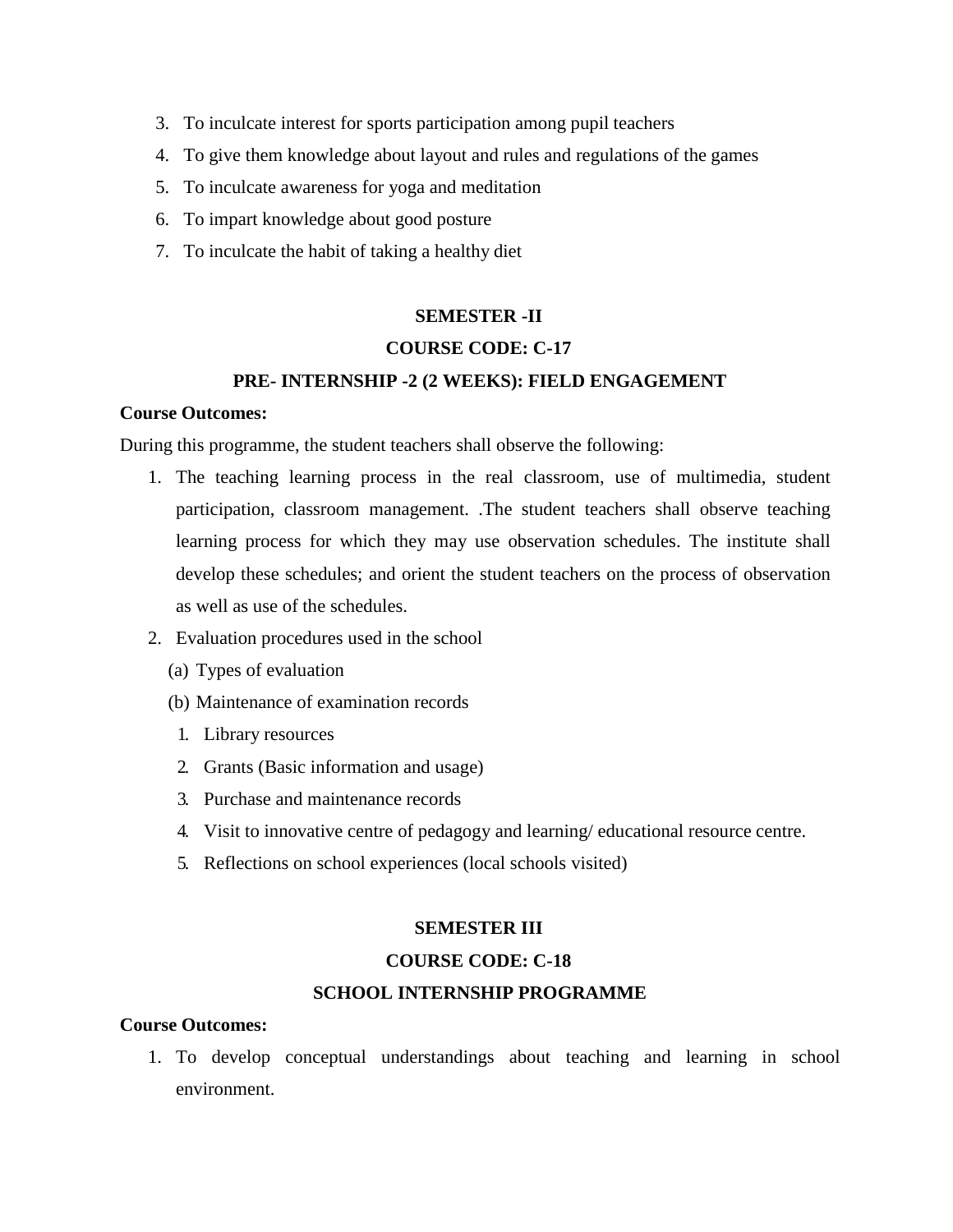- 2. To understand the learner, learning behavior and learning situations
- 3. To validate the theoretical understandings developed through various foundation and pedagogy courses.
- 4. To understand and develop meaningful learning sequences appropriate to the different levels of learning.
- 5. To mobilize appropriate resources for learning.
- 6. To initiate the student teachers towards the practical process of teaching and learning.
- 7. To sensitize the student teachers towards the prevailing formal school settings and to observe them meaningfully in order to acclimatize themselves for their future role as educators.
- 8. To learn to plan and execute lessons in a typical formal school setting.
- 9. To put theory into practice in real school environment.
- 10. To get an opportunity to observe the teaching of experienced teachers.
- 11. To work under the guidance of experienced school teachers.
- 12. To know which types of records are maintained in the school and how they are prepared.
- 13. To participate in co-curricular and extra -curricular activities organized in the schools.
- 14. To have feel of total experience of teachers in the school.
- 15. To enable the Pupil teacher to critically analyze the gained teaching experiences in actual school environment.

#### **SEMESTER IV**

#### **COURSE CODE: C-19**

#### **KNOWLEDGE AND CURRICULUM**

- 1. To get information about concept, sources of knowledge, and facets of knowledge.
- 2. To appraise the Student-Teacher about the concept of Modernization, Multiculturalism and Democratic Education in Curriculum
- 3. To acquaint the Student-Teacher with the culture and modernity, nationalism, universalism and secularism.
- 4. To understand the concept of hidden curriculum and analyse various curriculum framework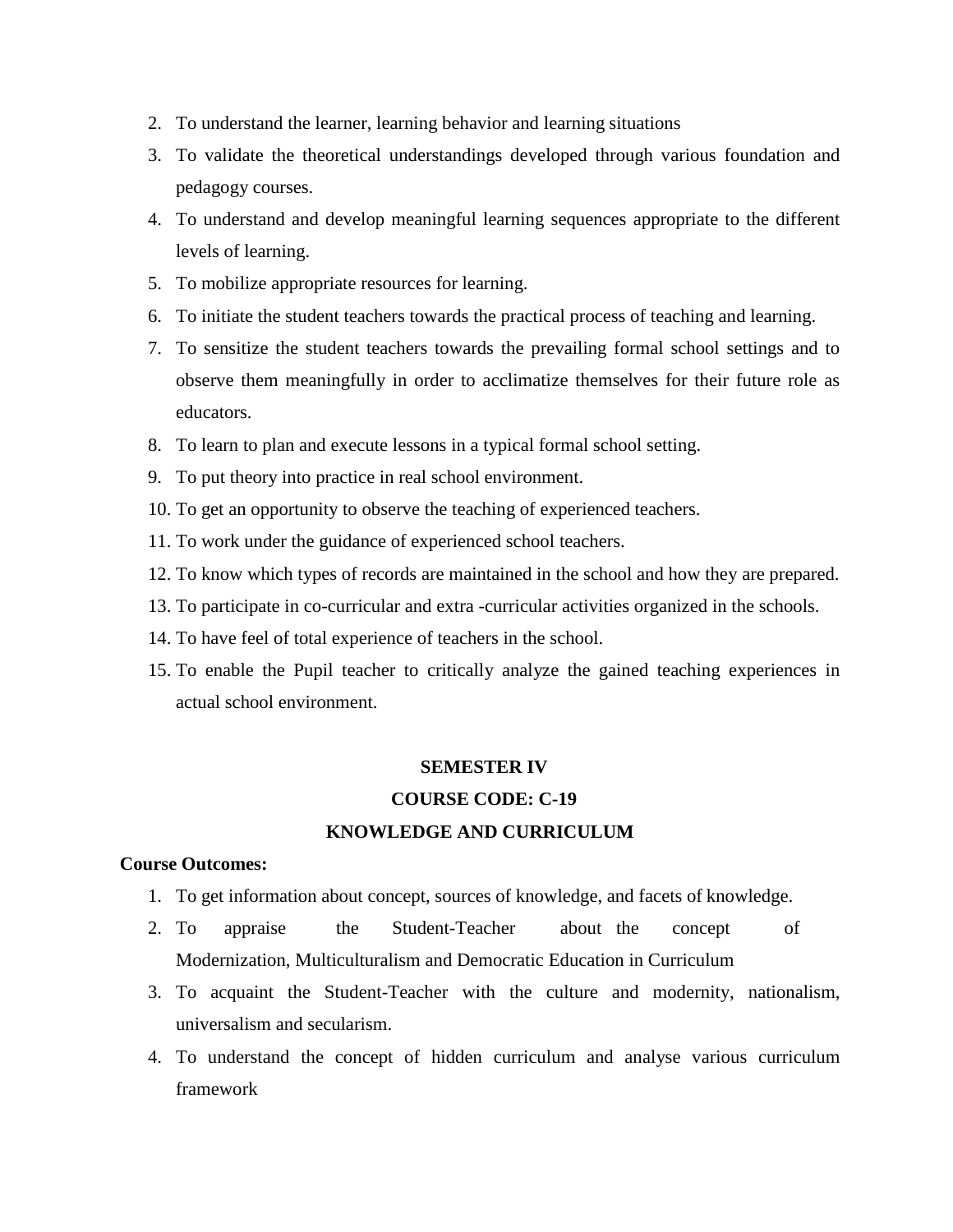- 5. To appraise the Student-Teacher about the concept of autonomy.
- 6. To explain the meaning and different types and determinants of curriculum.
- 7. To get information about principles and Approaches of curriculum construction
- 8. To acquire conceptual understanding of power, Ideology and the curriculum

#### **COURSE CODE: C-20**

#### **CREATING AN INCLUSIVE SCHOOL**

**Course Outcomes:** On completion of this course the students will be able to:

- 1. Understand concept, meaning and significance of inclusive education and CWSN.
- 2. Appreciate the need for promoting inclusive practice and the roles and responsibilities of the teachers, parents, peers and community
- 3. Develop critical understanding of the recommendations of various commissions and committees towards teacher preparation for inclusive education,
- 4. Understand the nature and needs of CWDN.
- 5. Preparation of teachers for inclusive schools,
- 6. Identify and utilize existing resources for promoting inclusive practice.

#### **COURSE CODE: C-21**

#### **GENDER, SCHOOL AND SOCIETY**

#### **Course Outcomes:**

- 1. To develop basic understanding and familiarity with key concepts, gender issues and paradigm shift from women's studies to gender studies.
- 2. To prepare student teachers for solving various sexual abuses and harassment issues in school and society.
- 3. To observe and develop strategies and skills for manifestations of gender inequalities in school and society.

## **COURSE CODE: C-22 (EPC 3): UNDERSTANDING THE SELF**

- 1. To develop a vision of life among student teachers.
- 2. To develop a holistic and integrated understanding of the human self and personality.
- 3. To enable students to examine and challenge the stereotype attitudes and prejudices that influence identity formation and the process of individuation.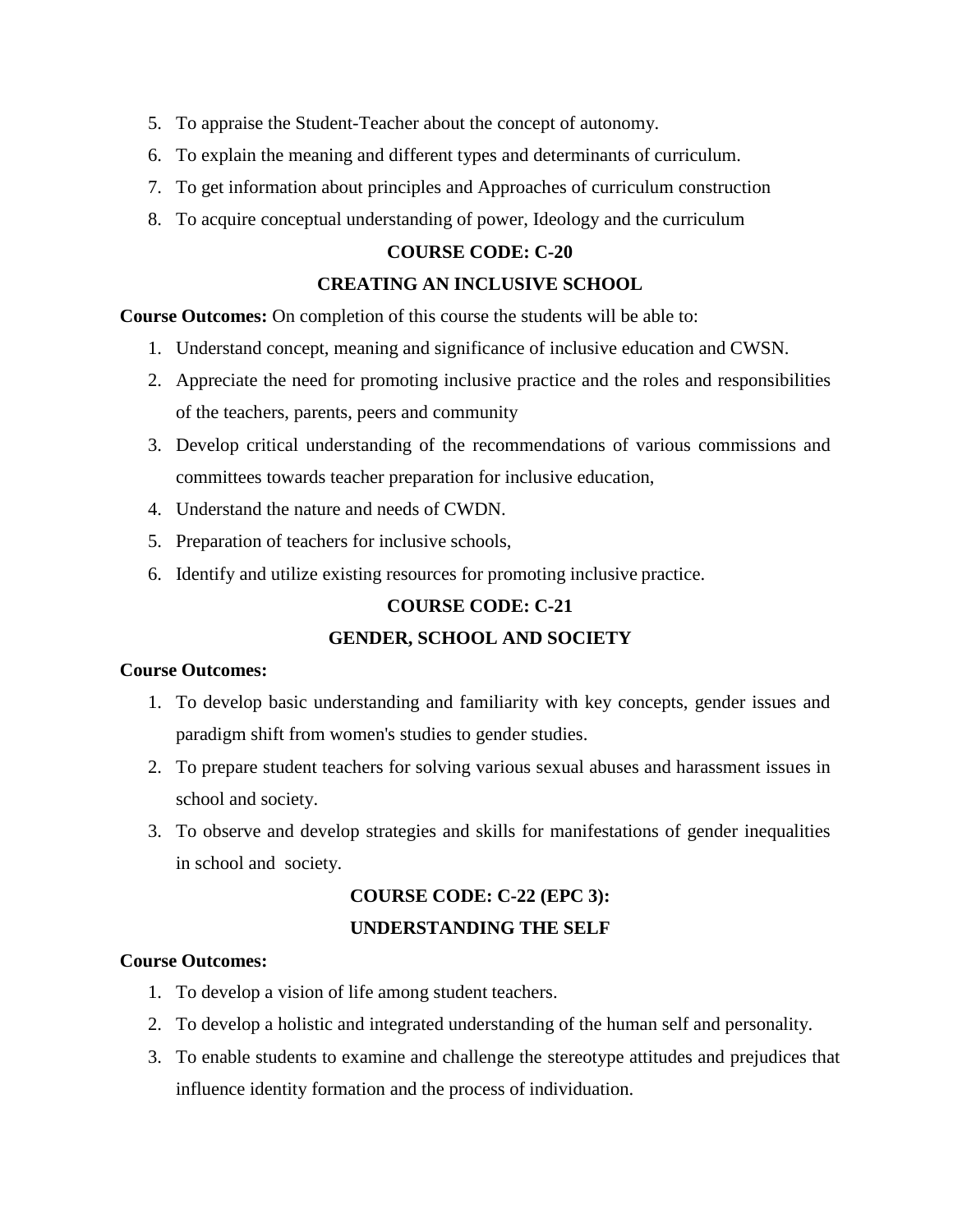- 4. To facilitate the personal and professional growth of student teachers by helping them to identify their own potential.
- 5. To develop positive attitude among student teachers.

## **COURSE CODE: C-23 (EPC- 4)**

#### **READING AND REFLECTING ON TEXT**

#### **Course Outcomes:**

- 1. To enable to read & reflect on variety of texts in different ways.
- 2. To develop meta-cognitive awareness to become conscious about thinking processes.
- 3. To learn to analyze various text structures to see how they contribute to the comprehension of text.
- 4. To enable to write with a sense of purpose.

# **COURSE CODE: E-1 (ELECTIVE OPTIONS)**

## **GUIDANCE AND COUNSELLING**

#### **Course Outcomes:**

- 1. To help the pupil teachers to understand the meaning, aims and objectives, principles and scope of Guidance.
- 2. To acquaint them with various services of Guidance.
- 3. To enable them to differentiate between Guidance and counselling.
- 4. To help the pupil teachers to understand counselling and role of various agencies in the counselling.
- 5. To enable the pupil teachers to understand their students by applying testing and nontesting techniques.
- 6. To help them to organize Guidance and Counselling cell in the school.

## **COURSE CODE: E-2 (ELECTIVE OPTIONS) HEALTH AND PHYSICAL EDUCATION**

- 1. To enable the student teachers to develops on understanding of the importance,
- 2. Meaning, concept, aim, objective of Health & Physical Education.
- 3. To create awareness on different aspects of health and fitness.-
- 4. To understand the nature of injuries and to take care during emergencies and provide first aid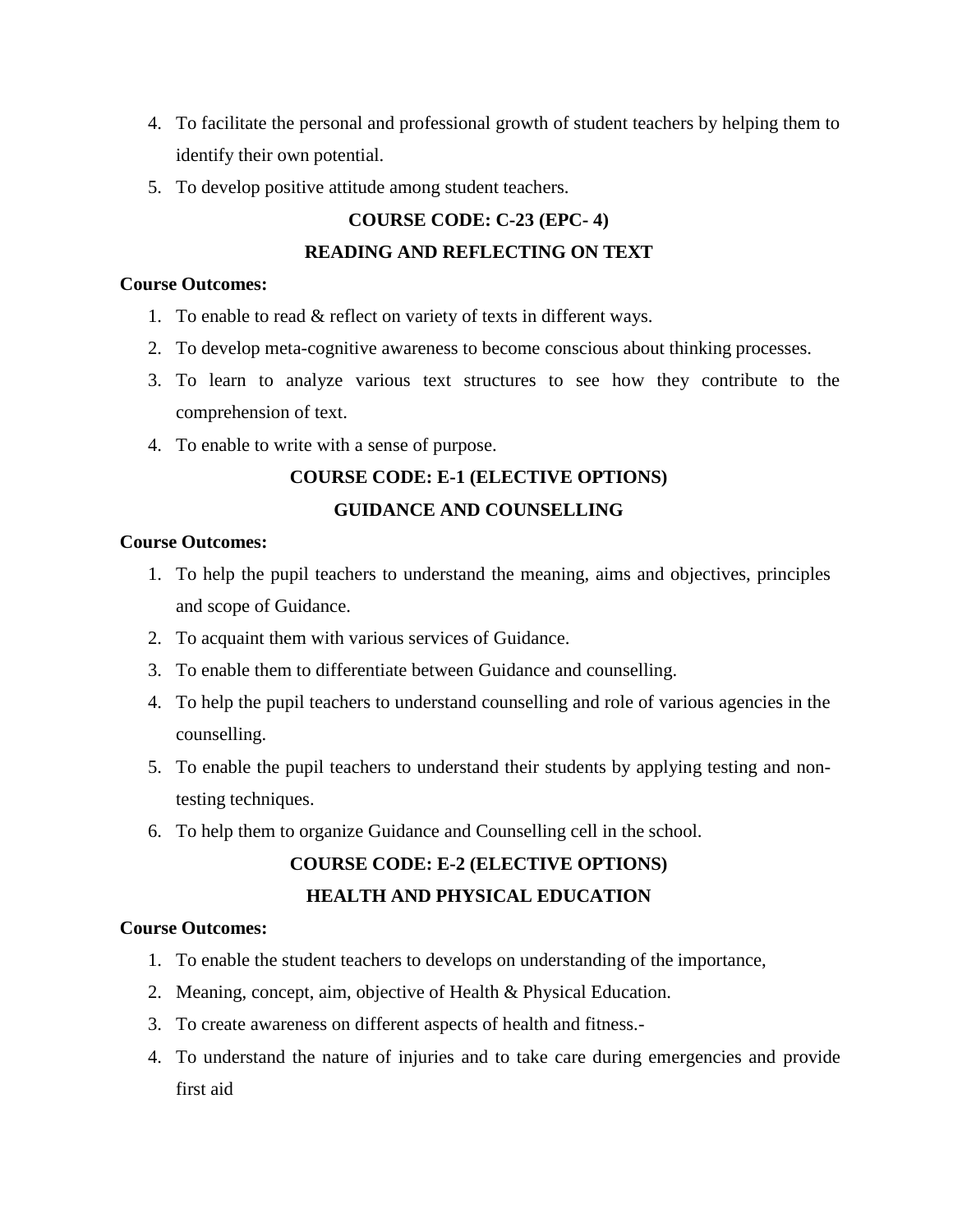- 5. To learn good health habits. Acquire knowledge of common communicable diseases.
- 6. To understand the diet modification in the treatment of under-weight and obesity. .

## **COURSE CODE: E-3 (ELECTIVE OPTIONS) PEACE EDUCATION**

#### **Course Outcomes:**

- 1. To enable teachers for reflection on the attitudes that generates conflicts at personal and social levels and learning skills and strategies of resolving these conflicts.
- 2. To orient curricular and educational processes, find creative alternatives which nurture and promote peace-building capabilities among students
- 3. To counter the negative influence of media and local community to weed out negative effects by influencing parents, families, and local community

## **COURSE CODE: E-4 (ELECTIVE OPTIONS) VOCATIONAL AND WORK EDUCATION**

#### **Course Outcomes:**

- 1. Acquaint students with productive activities in the community.
- 2. Understanding the process of planning and organizing productive work.
- 3. Develop respect and regard for Manual work.
- 4. To develop the capabilities of the prospective teachers to impart information related to vocational education.
- 5. Develop skills for greater productive efficacy.
- 6. Use of creative faculties of students for devising innovative methods and material.
- 7. To make the student teachers aware about the techniques for dealing with vocational education.

## **COURSE CODE: E-5 (ELECTIVE OPTIONS) ENVIRONMENTAL EDUCATION**

- 1. To acquaint the student teachers with the concept of Environment and Ecology.
- 2. To create awareness and generate interest of student-teachers in Environmental Education.
- 3. To provide knowledge to the student−teachers about Pollution and its control.
- 4. To sensitize student-teachers to the Global Environmental problems.